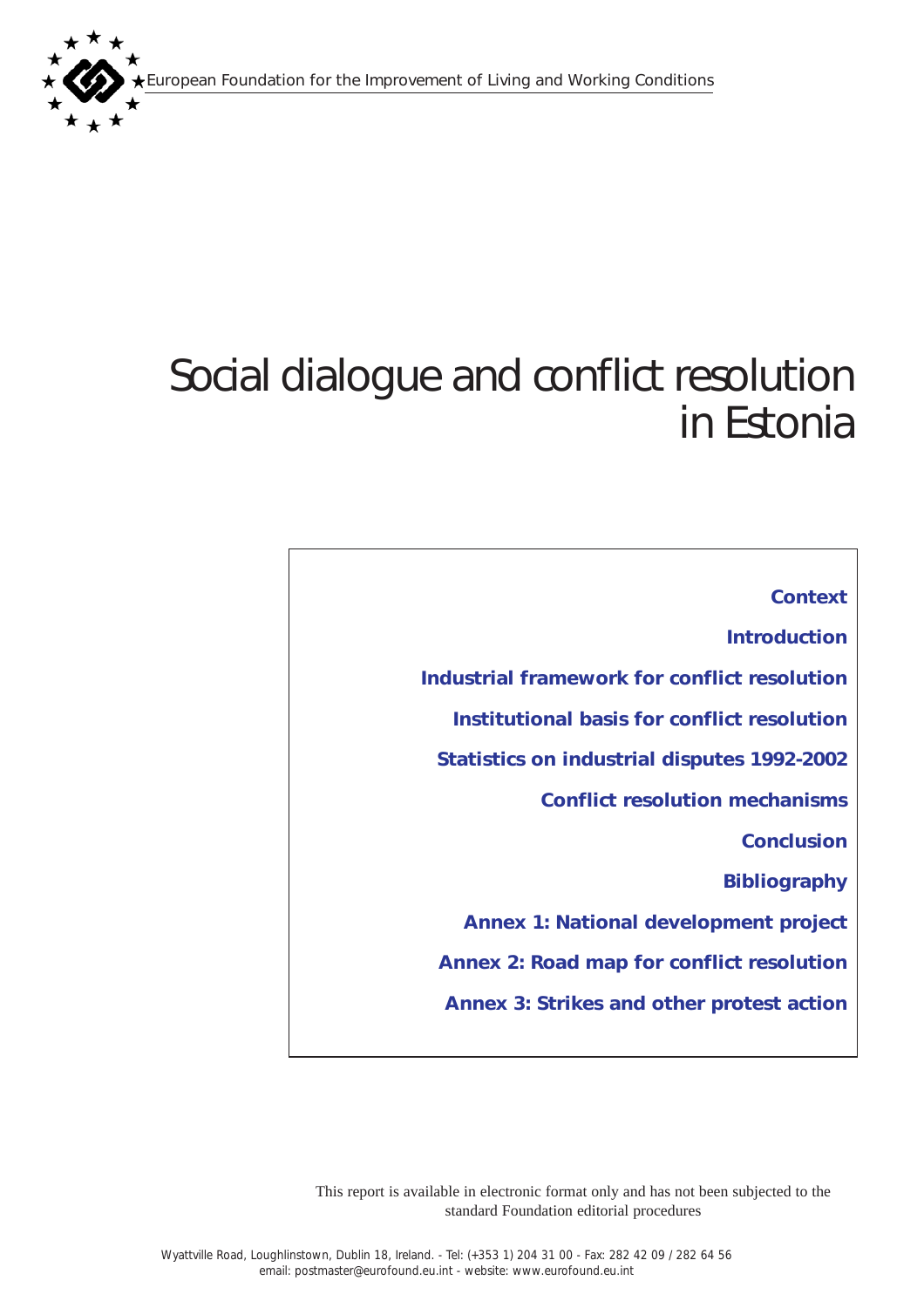# <span id="page-1-0"></span>*Context*

This report is part of a series of projects from the Foundation which focuses on aspects of industrial relations in the runup to enlargement. The national report for Estonia is part of the second phase of a project on 'Social dialogue and EMU' carried out by the European Foundation for the Improvement of Living and Working Conditions in 2002-3, in cooperation with the Swedish 'Work Life and EU Enlargement' programme. This phase of the project looked at the current mechanisms for resolving industrial conflicts prevailing in each of the ten acceding countries involved in the project: Cyprus, the Czech Republic, Estonia, Hungary, Latvia, Lithuania, Malta, Poland, Slovakia and Slovenia.

The main report provides an overview of the whole project and is available online at http://www.eurofound.eu.int/publications/EF0421.htm. It looks specifically at the role of social dialogue in resolving industrial relations conflicts. In most of these countries, both the systems of industrial relations as well as conflict resolution mechanisms are relatively new and have been subject to intense upheaval during the transition phase to market economy. Collective and individual industrial disputes are a new phenomenon for these countries as well. The report gives an overview of the existing institutional and regulatory frameworks for industrial action prevailing in each country, then goes on to describe the various systems in place to deal with conflict resolution. The overall aim of the research is to show how social dialogue can be harnessed to devise a road map for industrial peace.

# *Introduction*

Estonia reformed its industrial relations system during the transition period, establishing new mechanisms for resolving individual and collective industrial disputes and for regulating strikes. Estonian labour laws dealing with organised labour are in accordance with the Constitution of Estonia, ILO Conventions and other international acts.

Empirical studies for transition countries have found that the measures of formal legislation have only a small effect on labour market performance (Cazes 2002). The problem is that the efficiency of regulations imposed by economic policy depends on the extent to which law enforcement agencies control the fulfilment of laws and regulations, punish violations etc. Even strict laws may have little influence on the economy, if the legislative acts are frequently violated or if law enforcement agencies are weak. According to Masso (2003), employees in Estonia have been quite active in submitting complaints to labour inspectors. Thus in 2001 0.58 cases were submitted per 100 employees. One reason for frequent individual complaints may be the low level of trade union membership in Estonia (only 14.2% in 2002). Workers have won quite a high percentage of cases (82% of cases in 2001), which may have been due also to the frequent violations in the workplace.

This report gives an overview of the collective conflict resolution mechanisms in Estonia. It describes the legal background and institutions and presents statistics on strikes and lockouts.

# *Industrial framework for conflict resolution*

## *Economic and social tripartite bodies*

The governing labour market institution in Estonia is the Ministry of Social Affairs (formed in February 1993). In the administrative sphere, the ministry makes a direct contribution to the collective regulation of working conditions. It is also responsible for inspections (Labour Inspection), contributes to the resolution of collective disputes and performs a range of administrative duties.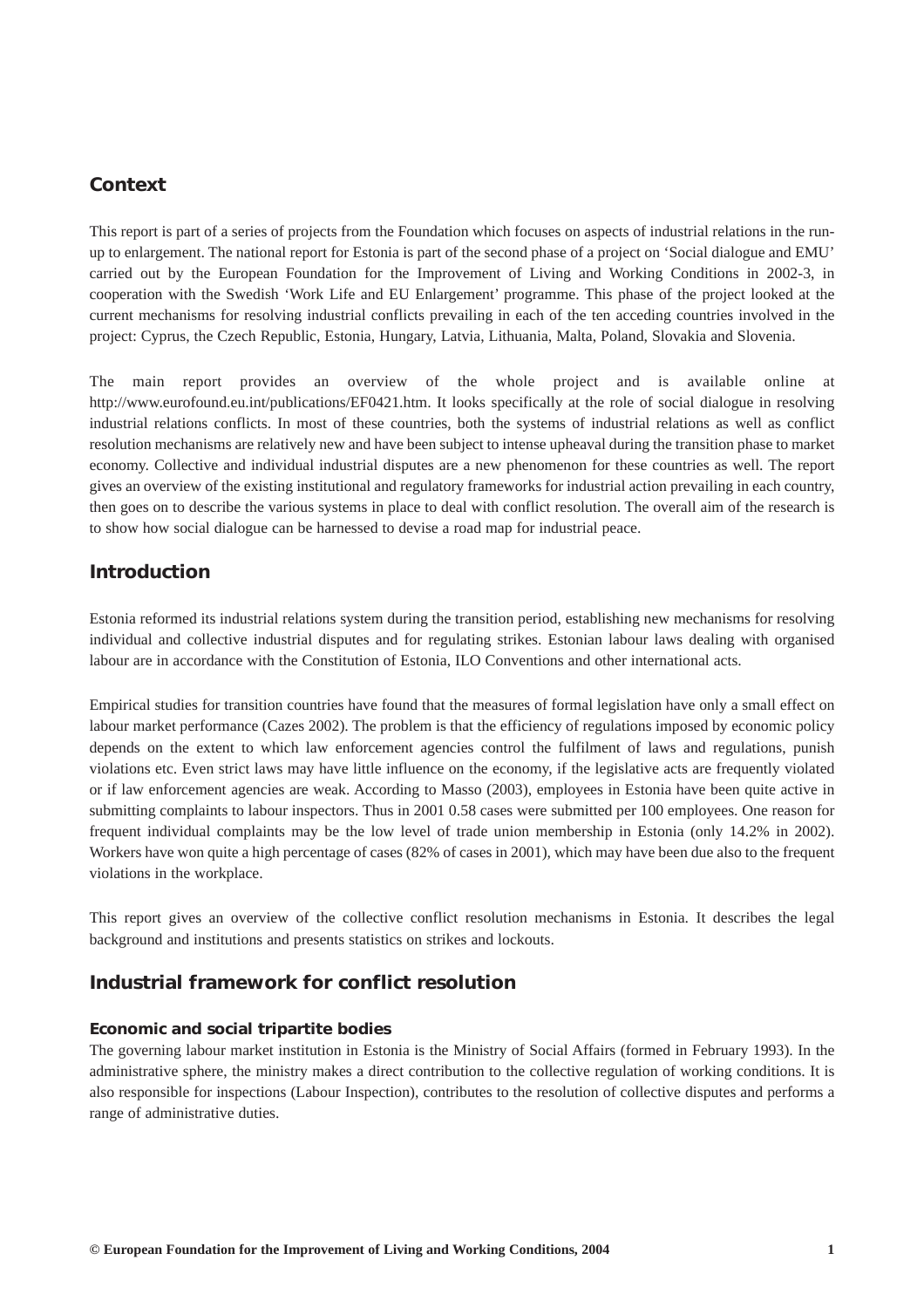The Labour Inspectorate (founded in 1992) is responsible for observing and inspecting industrial relations and working conditions in enterprises, monitoring the observance of labour laws and advising employers and employees on labour laws, workplace safety, etc. The general objective of the Labour Inspectorate is to guide the activity of employers in removing, reducing and controlling risks in the working environment so as to secure the health and safety of workers and to ensure that legal requirements are complied with. The Labour Inspectorate:

- supervises the enforcement of provisions that regulate occupational safety and health, as well as employment relations, including the safety of machines, other equipment and general safety of the working environment;
- supervises inspection of industrial accidents and occupational diseases, as well as occupational accidents that end fatally or with severe injury;
- provides advice to employers and workers' representatives in working environment issues;
- **F** grants approval and concordances to the applications submitted by employers;
- resolves individual industrial disputes between workers and employers.

There are several tripartite councils and consultative organisations in Estonia that deal with industrial relations:

- The Estonian Council of the ILO (established in May 1992) is a consultative and advisory body, without power to take binding decisions. The aim of the council is to provide ILO materials, principles and conventions to help improve the legislation and to develop tripartite negotiations, discuss all draft laws, exchange information with ILO and to help the government to fulfil the obligations that arise from ILO membership.
- The Socio-Economic Council (established in 1999) is a tripartite informative, consultative and advisory institution. Its main objective is to advise the government and social partners in different social, economic, employment issues; to monitor socio-economic processes and macro-economic relations; to analyse relevant legal acts and methods used in the socio-economic policy.
- **The employment councils** in regions (established in August 1999 by county employment offices) have an advisory function in planning and implementing employment measures at the local employment offices. The objective of these councils is to increase efficiency of public employment offices in solving complex problems, utilising local initiative.
- The Work Environment Council is an advisory body on working conditions at the Ministry of Social Affairs. The main function of the council is to enable the representatives of the social partners to present their proposals and to express their opinion about devising and implementing the work environment policy.

As can be seen from the objectives of these institutions, their main aim is to prevent conflicts by establishing the legislative, economic and social environment for employment relationships.

## *Industrial relations tripartite bodies*

The main institutions dealing with conflict resolution in Estonia are the industrial dispute commissions, the public conciliator and local conciliators, as well as the courts.

**1**

Today five employment councils are established.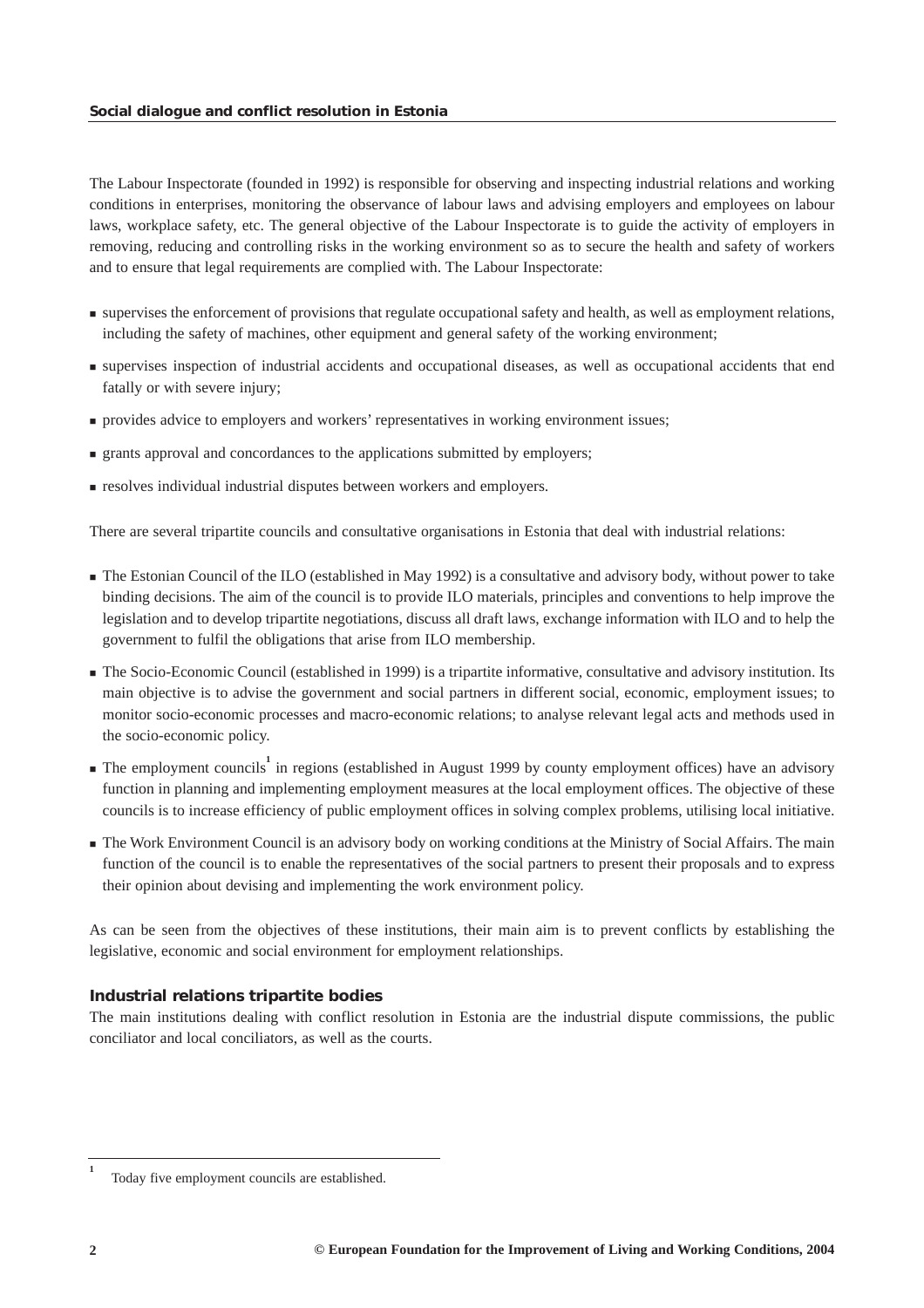The industrial dispute commissions are extra-judicial independent individual industrial dispute resolution bodies. Industrial dispute commissions are established within the local labour inspectorates. There are 15 county industrial dispute commissions, which settle disagreements between employees and employers in cases where the partners cannot arrive at a peaceful mutual agreement. An industrial dispute commission is competent to resolve industrial disputes if the chairman of the committee and at least one representative of the employees and one representative of the employers<sup>3</sup> participate in the work of the committee. The chairman of an industrial dispute commission shall invite an equal number of employees' and employers' representatives to participate in the work of the committee. The working conditions of industrial dispute commissions are provided by the Labour Inspectorate. The administrative expenses of industrial dispute commissions and expenses related to the resolution of industrial disputes are covered from the state budget out of the funds allocated to the Labour Inspectorate for these purposes.

The Public Conciliator and local conciliators are responsible for conciliating the parties during an industrial dispute. The Public Conciliator is appointed for three years by the government on the basis of a joint agreement of the Ministry of Social Affairs and central federations of employers and employees. The institution of Public Conciliator has been in operation since the second half of 1995. The Public Conciliator appoints local conciliators for the resolution of industrial disputes in prior co-ordination with the local government. Industrial disputes between federations of employers and federations of employees are resolved by the Public Conciliator. Individual as well as collective industrial disputes at enterprise level are resolved primarily by the local conciliators.

Individual as well as collective industrial disputes may be resolved also by a court. Estonia has a three-tier court system: rural and city courts, district courts and the State Court (which acts as a supreme court).

#### *Institutions at enterprise level*

At enterprise level, the representation of employees is regulated by the Employees' Representatives Act (enforced in July 1993, amended in March 2000), which provides the legal basis for the activities of employees' representatives in industrial relations between employees who authorise the representatives and employers.

The law provides for two options for workers' representation: a representative, who is elected by the members of a union or a representative elected by a general meeting of employees, who do not belong to a union of employees.

The role of workers' representatives is to:

- **represent employees in industrial relations with the employer;**
- control the implementation of the provisions of collective agreements and individual labour contracts and labour laws;
- observe the 'peace clause' during the application of the collective agreement;
- $\blacksquare$  mediate between the parties during industrial disputes;
- communicate information they have to the employer and to workers, local unions and the union federation;
- keep confidential information.

**<sup>2</sup>** The Minister of Social Affairs shall appoint to and release from office the chairman of labour dispute commissions on the proposal of the Labour Inspectorate. The chairman of labour dispute commission is an employee of a local labour inspectorate of the Labour Inspectorate.

**<sup>3</sup>** The directing bodies of federations (central federations) of occupational and professional associations of employees and central federations of employers shall appoint the required number of representatives of employees and employers to the Labour Inspectorate as determined by the Labour Inspectorate for the membership of labour dispute commissions.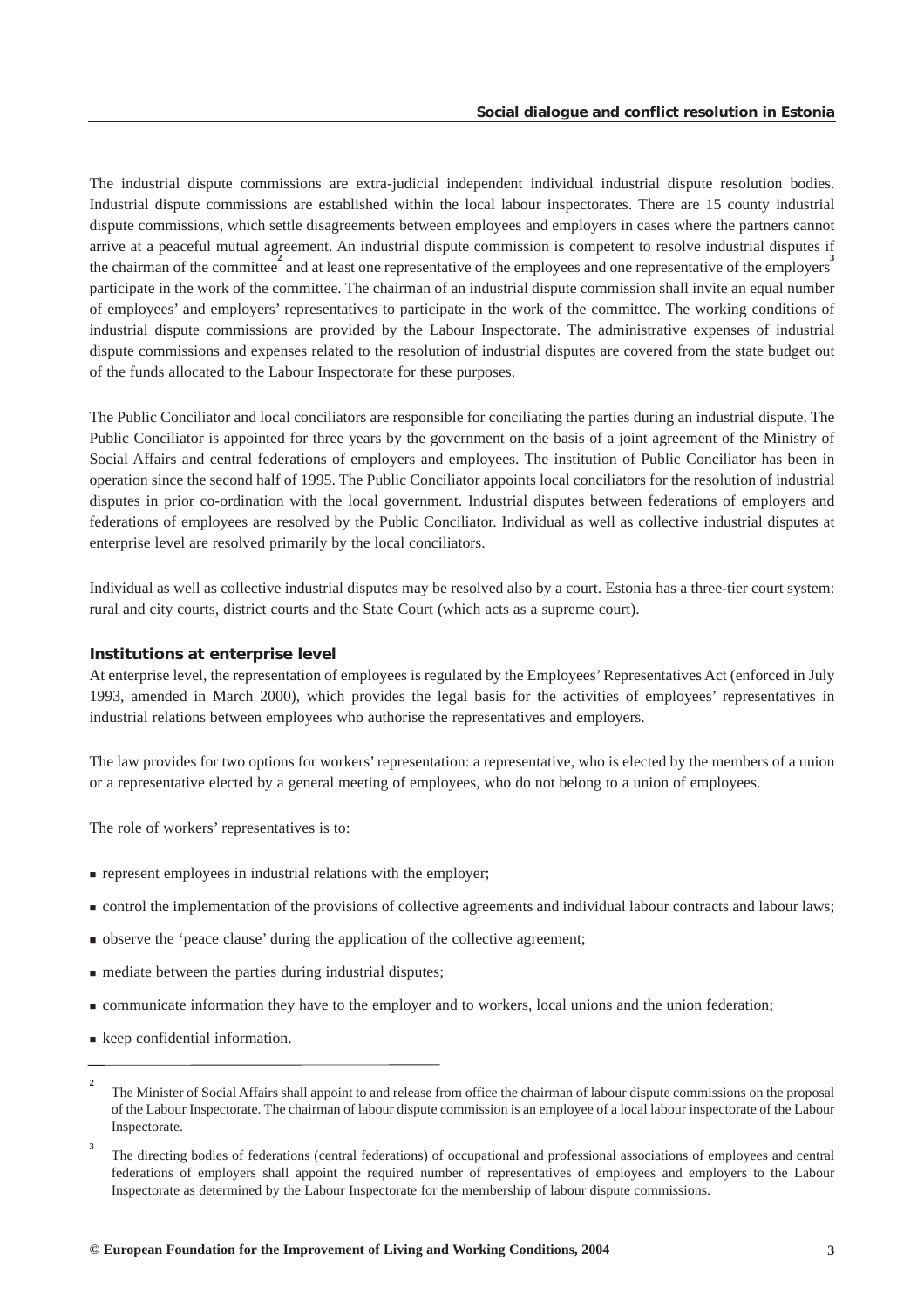<span id="page-4-0"></span>The employees' representation has a right to information regarding everything they need to know to carry out their functions. This includes everything concerning industrial disputes, plant closures, restructuring and collective redundancies and the competencies of workers' representation systems. In relation to the latter, they have the bargaining authority as well. The right of consultation exists in the event of collective redundancies, plant closures, restructuring and the competencies of workers' representation systems. Employees' representatives may negotiate matters of pay, working conditions, working hours, training and additional benefits.

Another form of employees' representation at enterprise level is to be found in the field of occupational safety and health. On the basis on the Occupational and Safety Act (enforced in June 1999), employees can be elected for the Councils of Enterprise's Work Environment.

# *Institutional basis for conflict resolution*

The Constitution of Estonia (adopted in June 1992) establishes human and basic rights, including freedom of association and the right to strike, and freedom of choice of employment and location. The federations, associations and unions of employees and employers can stand up for their rights and legal interests using means that are not forbidden by the law. The Constitution also states that the regulation of working conditions is the responsibility of the state.

The main laws concerning industrial relations and the dates they came into effect:

- Employment Contracts Act (July 1992);
- Collective Agreements Act (May 1993);
- **Employees Representation Act (July 1993);**
- Regulation of Tripartite Consultations (1996);
- Occupational and Safety Act (July 1999);
- Trade Union Act (July 2000);

The main regulative acts concerning industrial disputes, including strikes and lockouts are:

- Collective Industrial Dispute Resolution Act (June 1993);
- Individual Industrial Dispute Resolution Act (September 1996), and
- several other acts.

## *Legal basis for strikes and lockouts*

The main legal act dealing with strikes and lockouts is the Collective Industrial Dispute Resolution Act. A collective industrial dispute is a disagreement between an employer or a federation of employers and employees or a federation of employees, which arises upon entry into or performance of collective agreements or establishment of new working conditions.

The Collective Industrial Dispute Resolution Act defines a strike as an interruption of work on the initiative of employees or a federation of employees in order to achieve concessions from an employer or federation of employers to lawful demands in labour matters. According to the law, a decision to organise a strike is made by a general meeting of employees or federation of employees and a strike leader is elected. A strike leader shall act within the limits of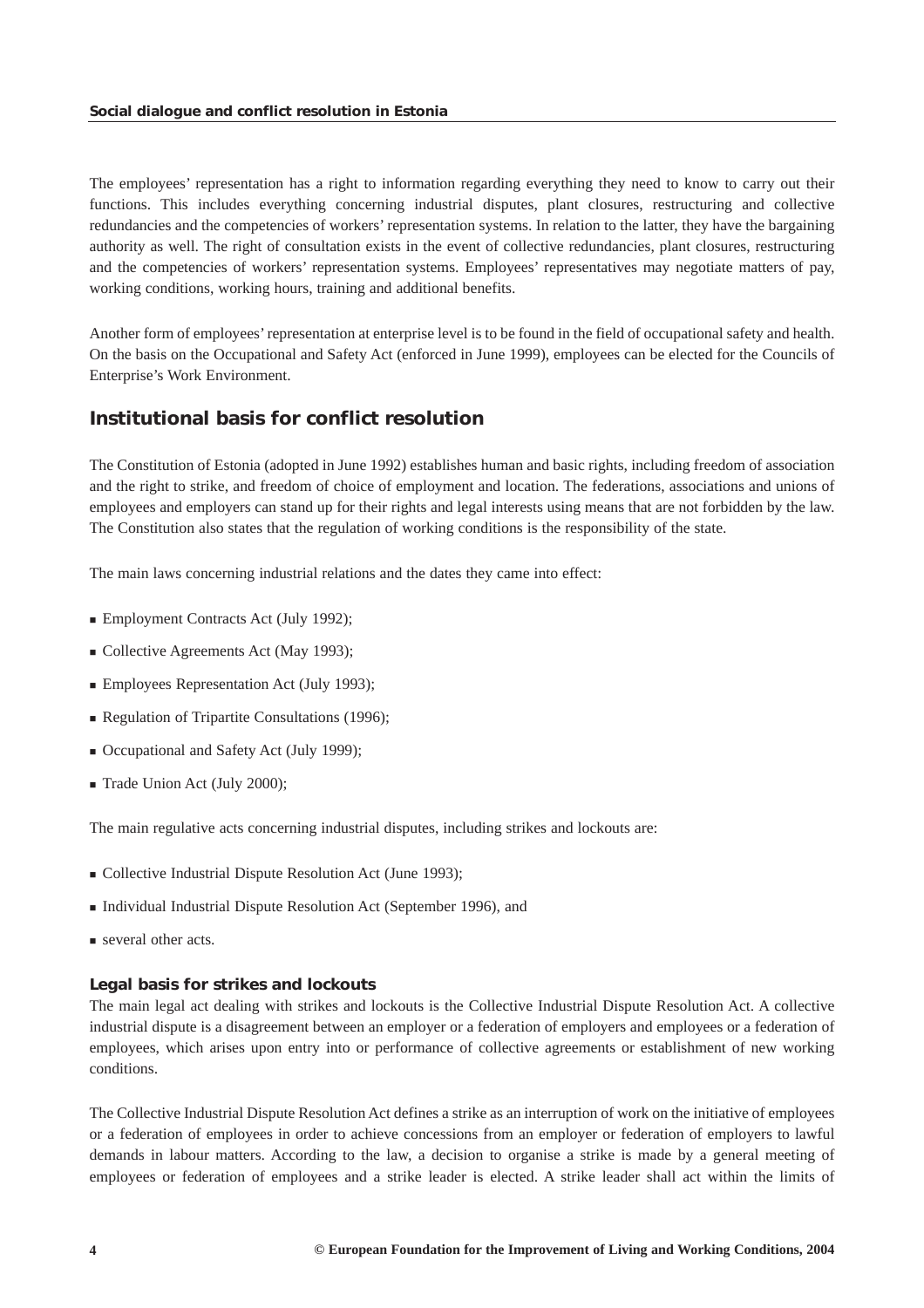international and Estonian legislation as well as the resolution of the general meeting of employees authorising the strike leader. During the strike, a strike leader has to represent the interests of those who authorised him/her and to inform the public through the media about the course of the industrial dispute. A strike leader does not have the right to adopt decisions which are within the competence of state bodies, government agencies or other organisations or the other party to the industrial dispute. A strike leader is also required to apply measures to preserve the assets of the other party and to maintain the rule of law and public order and is liable for violations of law and damage caused by a strike. The authority of a strike leader terminates if the parties sign a conciliation (agreement) on the manner of regulation of the industrial dispute, if the strike is declared unlawful by a court, or on the basis of a decision by the bodies authorising the strike leader.

A lockout is defined as an interruption of work on the initiative of an employer or federation of employers in order to achieve concessions from employees or a federation of employees to lawful demands in labour matters. A decision to organise a lockout is made by an employer.

The right to organise a strike or lockout to resolve an industrial dispute arises only if:

- there is no prohibition in force against disruption of work;
- conciliation procedures have been conducted, but no conciliation has been achieved;
- an agreement is not complied with;
- a court order is not executed.

Organisers of a strike or lockout are required to notify the other party, a conciliator and the local government of a planned strike or lockout in writing at least two weeks in advance. The notice shall set out the reasons, time of commencement and possible scope of the strike or lockout. An employer is required to inform the parties with whom the employer has contracts, other interested enterprises or agencies and the public of a strike or lockout through the media. In the event of a strike or lockout, the parties are required to resume negotiations in order to reach an agreement in the collective industrial dispute.

The commencement of a strike or lockout may be postponed by one month by the government on the proposal of the Public Conciliator or by two weeks by the city or county government on the proposal of a local conciliator. The government has the right to suspend a strike or lockout in the case of a natural disaster or catastrophe, in order to prevent the spread of an infectious disease or in a state of emergency.

Strikes are prohibited in government agencies and other state bodies and local governments, in the defence forces, other national defence organisations, courts, and fire fighting and rescue services. In the agencies and other organisations described above collective industrial disputes shall be resolved by negotiations, through the mediation of a conciliator or in court. In enterprises and agencies which satisfy the primary needs of the population and economy, the body which calls a strike or lockout shall ensure indispensable services or production which shall be determined by agreement of the parties. In the case of disagreements, indispensable services or production shall be determined by the Public Conciliator whose decision is binding on the parties.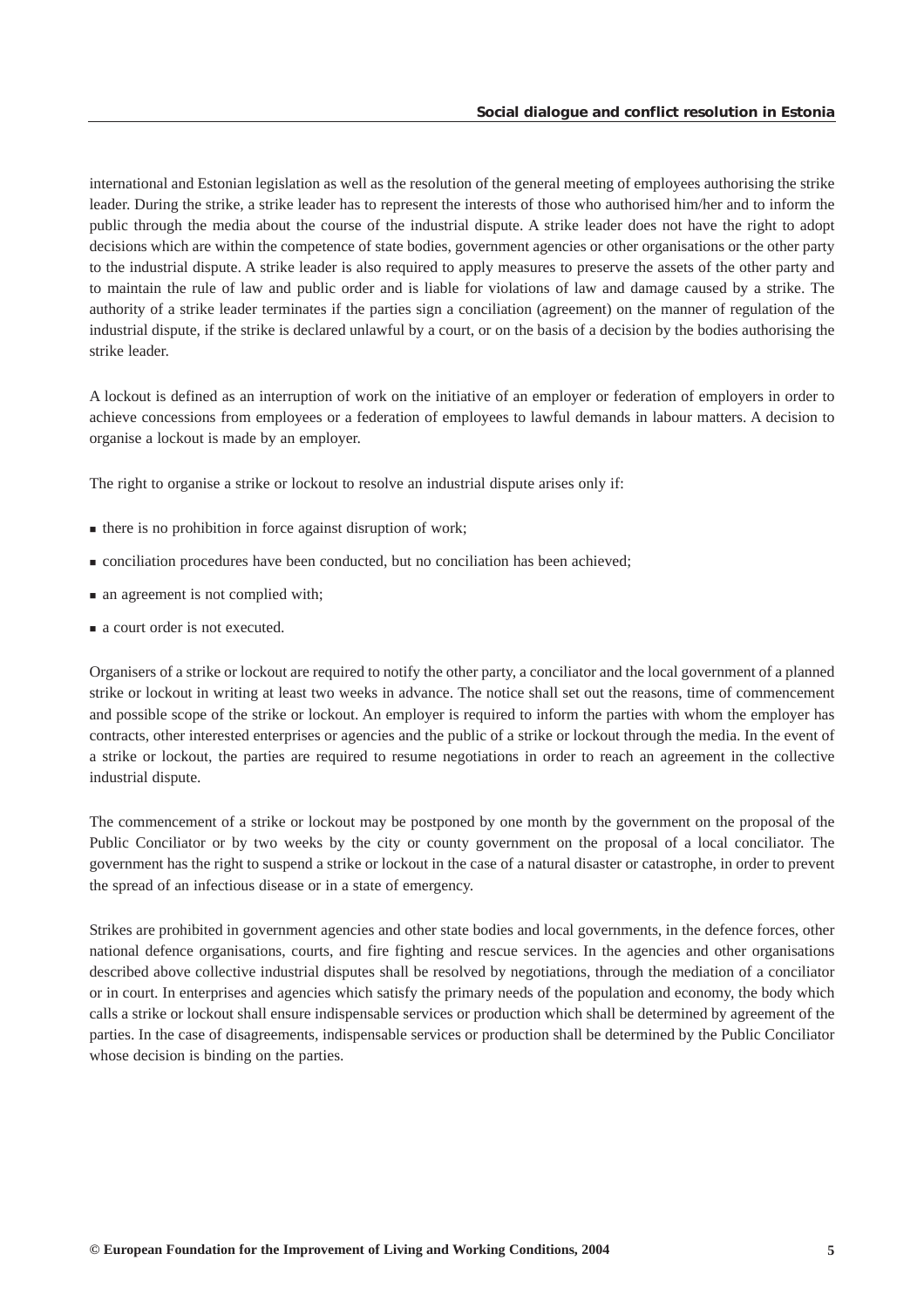The following types of strikes and lockouts are unlawful:

- strikes and lockouts for the purpose of affecting the activities of courts;
- strikes and lockouts which are not preceded by negotiations and conciliation proceedings;
- strikes and lockouts which are called or organised in violation of the procedure established by the Collective Industrial Dispute Resolution Act or in which demands are submitted, but are unregulated by labour legislation or collective agreements.

A decision to declare a strike or lockout unlawful is made by a court. The court shall communicate its decision to the parties of industrial dispute and to the public.

Participation in a strike is voluntary and it is prohibited to impede the performance of work by employees who do not participate in a strike. It is prohibited for individuals who are not employed by an enterprise, agency or other organisation where an industrial dispute arises or who do not represent the employees pursuant to procedure prescribed by law to instigate a strike. Participation in a lawful strike shall not be considered to be a breach of work discipline and shall not result in disciplinary punishment. It is prohibited to terminate the employment contracts of participants in lawful strikes on the initiative of an employer during a strike. Persons who organise or resume a strike or lockout which has been declared unlawful or has been suspended and persons who commence (resume) a strike or lockout which has been postponed, before the specified time, are held liable pursuant to procedure prescribed by law.

For the period of a strike or lockout employees are not paid any wages. According to the law, an employee who does not participate in a strike but who cannot perform his or her work for reasons of the strike shall be remunerated by the employer on the same basis as for the period of work stoppages, which are not the fault of the employee or to the extent prescribed by a collective agreement. An employee, who cannot perform his/her work because of a lockout, which has been declared unlawful, should be treated as unlawfully suspended from work and he/she should be paid average wages for the period of the lockout.

Upon full or partial satisfaction of the demands of employees or a union or federation of employees, the employer shall pay to the employees who called the strike compensation in an amount agreed upon by the parties. Expenses relating to the resolution of a collective industrial dispute are covered by the party at fault or are divided between the parties by agreement. By agreement of the parties to an industrial dispute, participants in a strike may make up for the time lost for reasons of a strike outside of working hours. Time spent making up for the time lost through a strike shall not be deemed to be overtime or work on days off or public holidays.

Employees and their unions or federations have the right to organise warning strikes with a duration of up to one hour. Support strikes are permitted in support of employees engaging in a strike, and they shall not last longer than three days. A representative, union or federation of employees is required to notify the employer, association or federation of employers and the local government of a planned warning or support strike in writing at least three days in advance.

#### *Collective bargaining and strikes and lockouts*

The freedom to conclude a collective agreement is regulated by the Collective Agreements Act (adopted in 1993). It states that a collective agreement can be bilateral or tripartite.

The issues of tripartite collective bargaining are: minimum wage and the procedure for amending it, based on a rise in the cost of living; additional measures to ensure occupational safety and health, additional employment guarantees, other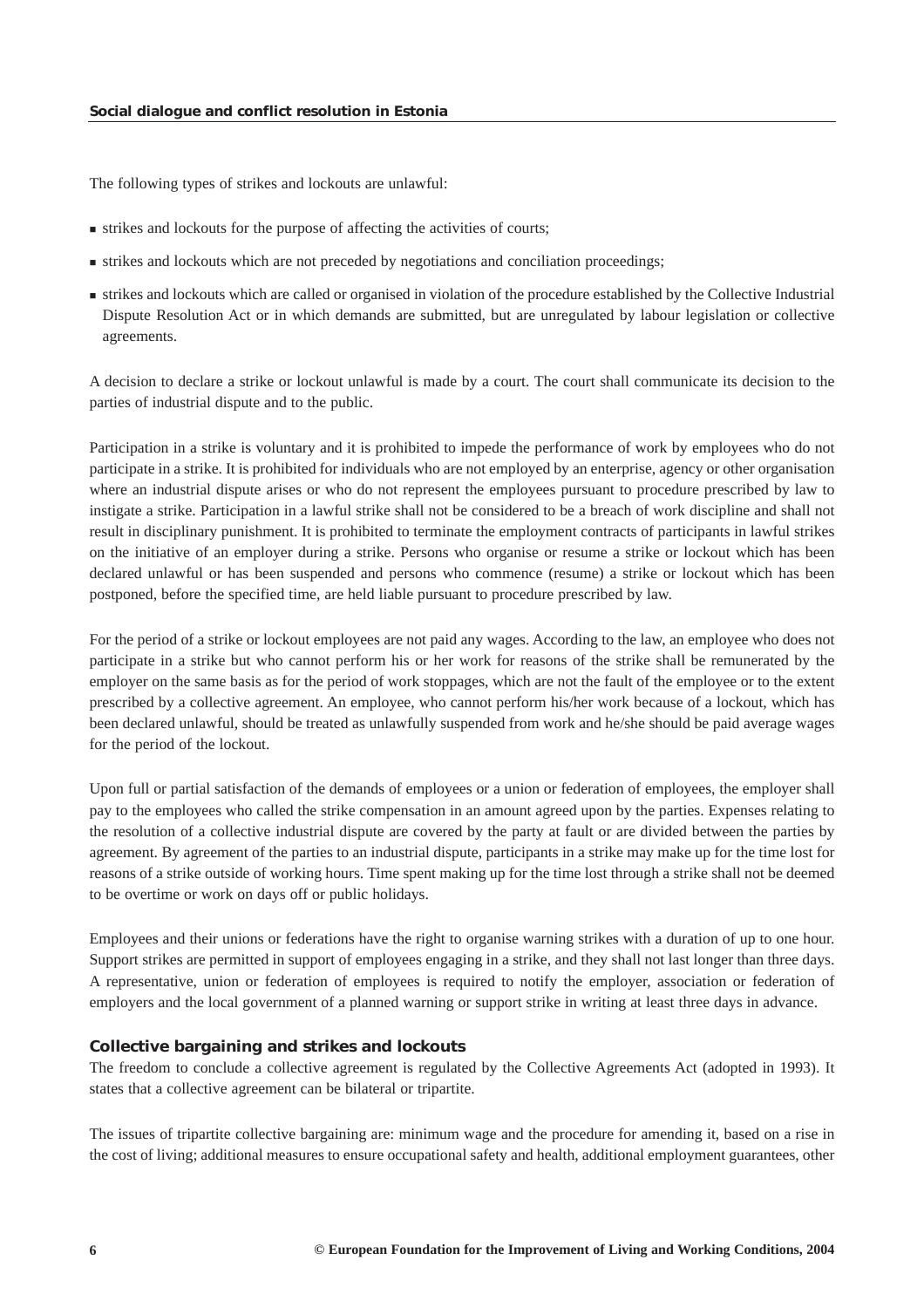additional guarantees pertaining to employment, procedures for monitoring the performance of the collective agreement and receiving necessary information.

The issues that can be subject of a bipartite collective agreement are: wage conditions, working conditions, work and rest time conditions, conditions for suspension, amendment and termination of an employment contract, conditions and procedure for laying off employees, conditions for occupational health and safety, etc.

The law stipulates no obligation on the part of employers to initiate negotiations or to conclude a collective agreement and similarly, no right of employees to demand initiation of negotiations or conclusion of an agreement. While the procedure of negotiations on collective agreements is established in the law, it does not provide for the drawing up or signing of interim protocols, deadlines, and whether and when negotiations should be held, or their length. It establishes that the agreement must be written and be available to all it concerns.

The collective agreement applies to all those belonging to the organisations concluding the agreement, unless another scope of application is described in the agreement. In practice, most collective agreements apply to all the workers within the enterprise regardless of their trade union membership. For workers who are covered by more than one collective agreement, the most favourable contract is applied. Since June 2000, a sectoral collective agreement can be extended by decree to all enterprises and workers of the sector, even when they are not members of the organisation concluding the agreement. As this amendment is quite recent, it is not clear whether this opportunity to extend the scope of application will indeed be used by the social partners (both social partners have to agree on this). In 2003, there are only two agreements extended to non-union workers as well.

The validity of a collective agreement is one year, unless otherwise stated. Each year a new contract must be concluded, until which time the old one is valid. During validity, parties are obligated to refrain from calling a strike or lockout in order to change the provisions of the collective agreement. Upon expiry of the term of a collective agreement, the parties are required to comply with the terms and conditions of the collective agreement until a new agreement is entered into force, with the exception of the obligation to refrain from calling a strike or lockout.

The number of collective agreements concluded in Estonia is small and employers have seldom been forced by means of industrial action (strikes etc.) to conclude collective agreements, partly because of the weak organisation of workers and partly because of an inability to perceive the refusal to conclude a collective agreement as an industrial dispute. Industrial disputes that arise from the conclusion or implementation of collective agreements are resolved pursuant to the procedure prescribed in the Collective Agreements Act and in accordance with the Collective Industrial Dispute Resolution Act. Upon non-performance of the obligations prescribed in a collective agreement, the party at fault is held liable pursuant to the procedure prescribed by law and in the collective agreement.

State supervision of compliance with the Collective Agreements Act is exercised by the Labour Inspectorate. In the event of violation of the requirements of this act, a labour inspector or the head of the regional office of the Labour Inspectorate has the right to issue a precept, which shall set out among other things:

- circumstances which are the basis for the issue of the precept and a reference to the legal grounds therefore;
- conclusion of the precept which shall set out the obligations of the obligated subject arising from the precept and the terms for performance thereof;
- **a** reference to the possibility of application of administrative coercive measures upon failure to perform the obligations set out in the precept;
- $\blacksquare$  the procedure and term for contesting the precept.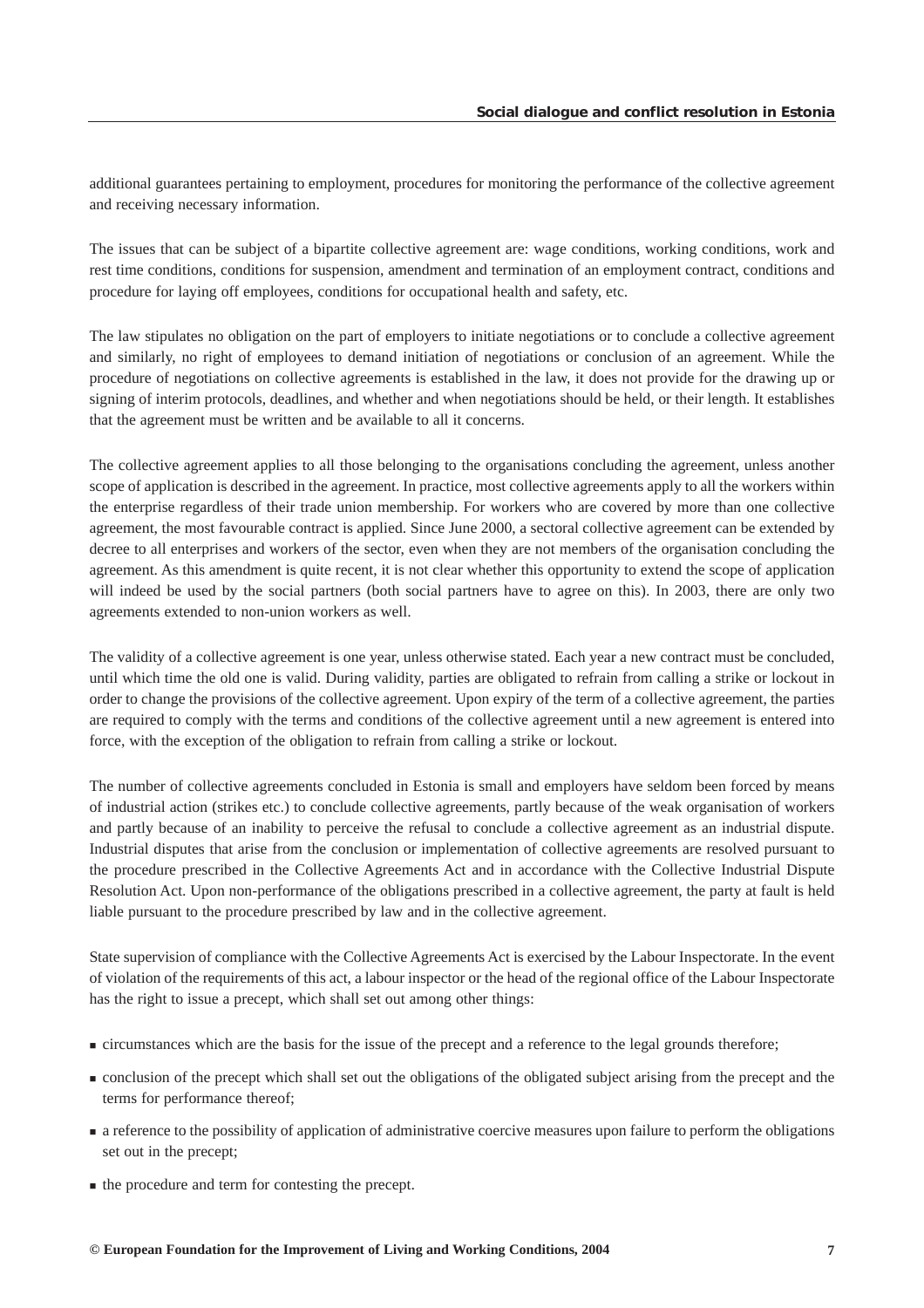Compliance with a precept is mandatory for employers and a supervisory official has the right to monitor compliance with the precept during the specified term. Upon failure to perform an obligation, a labour inspector or the head of the regional office of the Labour Inspectorate may impose penalty payments. The maximum penalty payment is 10, 000 Estonian kroons.

If an employer does not agree with a precept issued by a labour inspector, the employer has a right to file a complaint with the head of the regional office of the Labour Inspectorate within ten calendar days of the administrative act being made public. If the precept is issued by the head of the regional office of the Labour Inspectorate, the employer has the right to file a complaint with the director general of the Labour Inspectorate within ten calendar days of the administrative act being made public. The filing of a complaint does not release the person from the obligation to comply with the precept. Heads of regional offices of the Labour Inspectorate and the General Director of the Labour Inspectorate have the right to suspend, on application of the person who filed a complaint or at their own discretion, the enforcement of a precept until a decision is made.

## *The process of conflict resolution*

Figure 1 in annex 2 presents the process of interest disputes resolution in Estonia at different levels. The role and the process of work in different institutions have been described previously. This figure summarises the procedure, if no peaceful agreement is reached.

The final institution in the collective industrial dispute should always be the public conciliator, if an agreement at the lower level institutions is not reached. If the state conciliator is not able to find a solution that would satisfy all parties, and all legal possibilities of resolving conflict peacefully have been exhausted, the public conciliator has the authority to give the right to organise a strike or lockout. According to the Collective Industrial Dispute Resolution Act, the parties should consult the public conciliator if an agreement is not reached through negotiations and the threat of a disruption of work arises. According to the law, strikes and lockouts which are not preceded by negotiations and conciliation proceedings, are unlawful.

Figure 2 shows the process of the right disputes resolution in Estonia. According to law, there are two possibilities: either to turn to the industrial dispute commission or to the court. If there is no satisfactory solution in the industrial dispute commission, there is a possibility to turn to court. The decision made by the court is final and should be followed by parties of conflict.

Table 1 presents the SWOT analysis of conflict resolution in Estonia. The legislative background can be seen as one of the strengths, but there is still space for development. Legislation should follow the traditions of the country's conflict resolution process and help find peaceful and mutually acceptable solutions. Both the trade union organisations and employers' organisations should be more active to find more support from public. The government should not intervene the areas where the social partners should take the first action. However, the state should strengthen its control over the fulfilment of different labour laws and acts.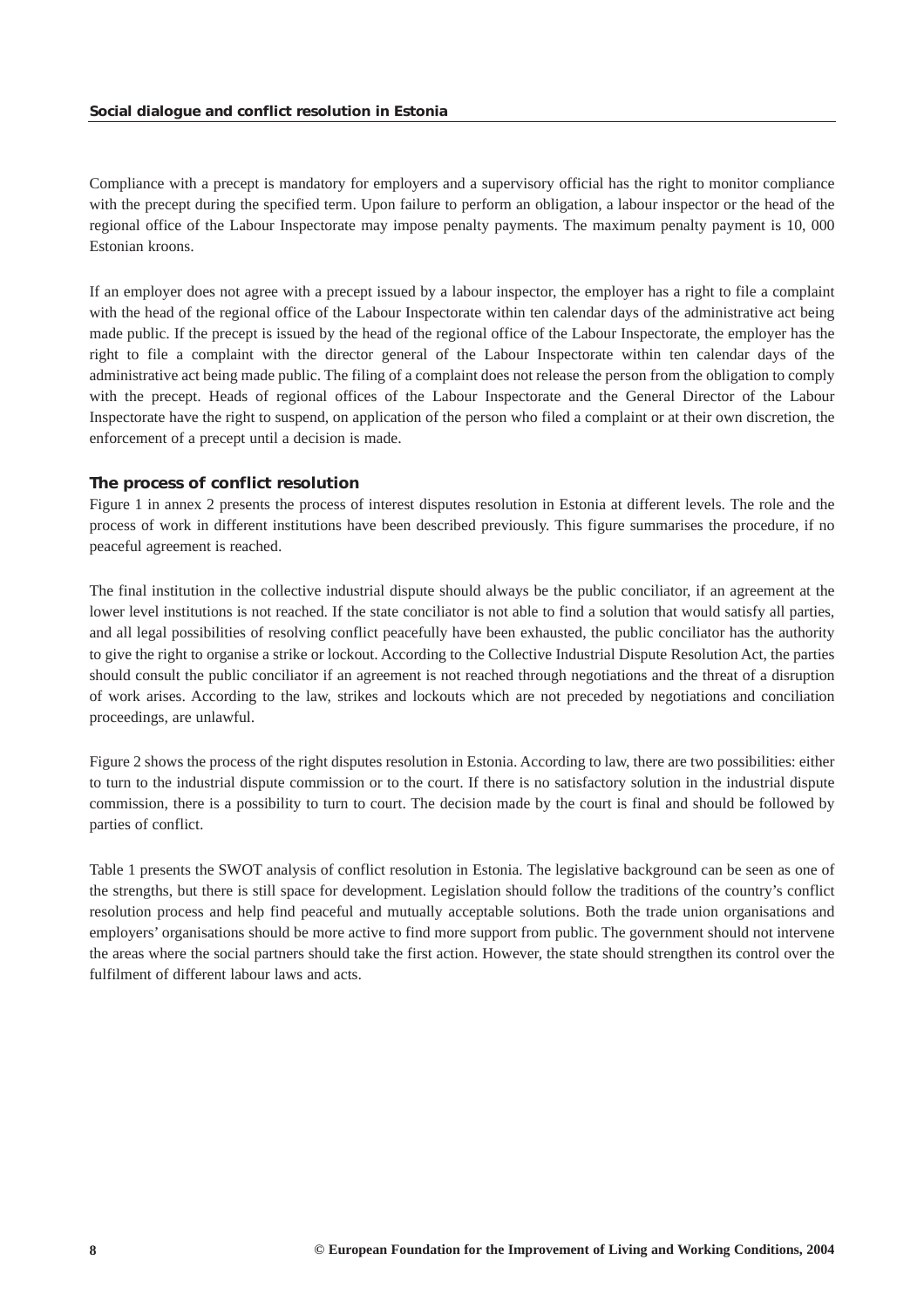| <b>Strengths</b>                                                                                                                                                                                                                                                                                                                                                                                                                                                                                                                                                                         | <b>Weaknesses</b>                                                                                                                                                                                                                                                                                                                                                                                                                                                                                                                                                                                                                                                                                                                                                                                                                                                                        |
|------------------------------------------------------------------------------------------------------------------------------------------------------------------------------------------------------------------------------------------------------------------------------------------------------------------------------------------------------------------------------------------------------------------------------------------------------------------------------------------------------------------------------------------------------------------------------------------|------------------------------------------------------------------------------------------------------------------------------------------------------------------------------------------------------------------------------------------------------------------------------------------------------------------------------------------------------------------------------------------------------------------------------------------------------------------------------------------------------------------------------------------------------------------------------------------------------------------------------------------------------------------------------------------------------------------------------------------------------------------------------------------------------------------------------------------------------------------------------------------|
| • legal background is in accordance with<br>international conventions and acts:<br>• different institutions dealing with industrial<br>relations are established and are strengthening<br>with time:<br>• majority of conflicts are solved at the enterprise<br>level:<br>• majority of collective industrial disputes are<br>resolved in local industrial dispute commissions<br>or by local conciliators, who are aware of local<br>problems and are able to solve the problems<br>more objectively;<br>• in the majority of cases of industrial disputes an<br>agreement is achieved. | • low level of trade union membership (14.2% in<br>2002) and still relatively weak trade union<br>organisations: unions do not have enough financial<br>resources and therefore cannot afford to have<br>strikes, also the administrative capacity of unions<br>to organise strikes is low;<br>• small number of concluded collective agreements<br>and very low collective bargaining coverage rate,<br>• bargaining process has many problems (hidden<br>conflicts, lack of experiences and lack of<br>negotiations skills, etc);<br>• employers have seldom been forced by means of<br>worker action (strikes etc.) to conclude collective<br>agreement;<br>• according to laws, the refusal to conclude a<br>collective agreement is not interpreted as a<br>industrial dispute;<br>• insufficient control of the fulfilment of laws and<br>regulations by law enforcement agencies. |
| Opportunities                                                                                                                                                                                                                                                                                                                                                                                                                                                                                                                                                                            | <b>Threats</b>                                                                                                                                                                                                                                                                                                                                                                                                                                                                                                                                                                                                                                                                                                                                                                                                                                                                           |
| • rise of unionisation levels;<br>• strengthening both trade union and employers'<br>organisations;<br>• developing the process of social dialogue;<br>• widening of the circle of employees who have<br>the right to strike (currently strikes are prohibited<br>in government agencies, other state bodies, local<br>governments, also in the defence forces, courts,<br>rescue services, etc.);<br>• learning and sharing of experiences of conflict<br>resolutions:<br>• strengthening of the legal basis and supervision<br>over the fulfilment of laws.                            | • strikes and lockouts which are not preceded by<br>negotiations and conciliation proceedings are<br>unlawful:<br>• the legislative acts do not describe any activities,<br>which would be related to the avoidance of<br>industrial disputes (preventions activities);<br>• with the increase of supervision the number of<br>potential labour conflicts will increase;<br>• frequent occasion of violations in the work place<br>(workers have won majority of the cases).                                                                                                                                                                                                                                                                                                                                                                                                             |

<span id="page-9-0"></span>Table 1: *SWOT analysis of conflict resolution in Estonia.*

In the future the number of collective agreements is very likely to go up as social partners get more active. Also the importance of branch-level social dialogue and collective agreements should increase. In the conflict resolution process the quality of the partners' knowledge and conflict prevention abilities are very important. This is especially important at the local level conflict resolution process. The role of local conciliators should change in the future. They have to be involved more as advisors and mediators. At the state level, the government should not intervene in the sphere of activities where social partners should be responsible. There is still need for developing and strengthening the social partners' organisations as well as social dialogue at all levels.

# *Statistics on industrial disputes 1992-2002*

Tables 2 and 3 in annex 3 give an overview of strikes and other protest actions in Estonia over the period of 1992-2002. During the observed time there were no lockouts in Estonia. As can be seen from table 2, there were only rare cases of warning strikes in Estonia over the period from 1992 to 2002. In total there were 10 warning strikes over an 11-year period, and the first warning strikes took place only in 1996. The number of participants in these warning strikes has been relatively small, and with high probability these numbers are also overestimated and instead the numbers of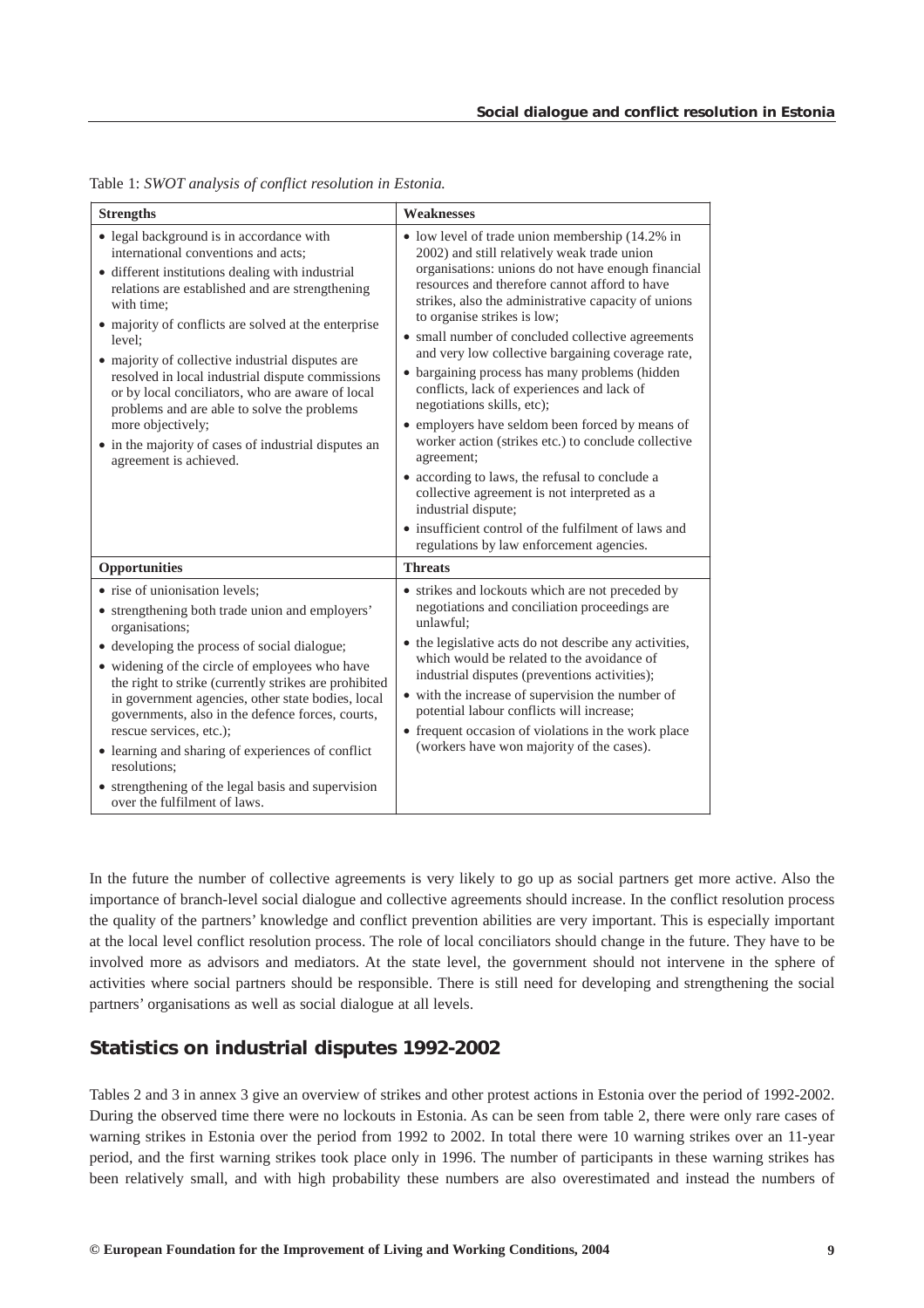<span id="page-10-0"></span>workers in specific enterprises are presented. As the duration of warning strikes is only one hour, the working hours lost due to warning strikes have been small and there have been no remarkable economic losses. As can be seen from table 1, the main reason for warning strikes has been the demand for pay increase in enterprises.

There has been one support strike to the demands of Confederation of Estonian Trade Unions, which took place in December 2002. The participants of this support strike were supporting positions of the Confederation of Estonian Trade Unions in the following issues: the government has to fulfil the tripartite agreements, there has to be raise in tax-free income and unemployment benefit, there is need to create options for retraining and new jobs, the government should take steps to reduce unemployment. Trade union organisations, which took part in this strike were:

- Federation of Estonian Railwaymen's Trade Union (10 participants);
- Security Workers' Trade Union (22 participants);
- Airline Pilot's Trade Union (4 participants);
- Federation of Estonian Metalworkers' Trade Union (400 participants).

There were no direct results of this support strike.

Table 3 presents the statistics about other protest actions - pickets, meetings, sending letters to prime minister, etc. - in Estonia over the period of 1992-2002.

## *Conflict resolution mechanisms*

The only legally regulated method for conflict resolution in Estonia is conciliation. At the enterprise level also shop steward can be involved in mediation process, but usually the conflicts are solved in industrial dispute commissions.

## *Conciliation*

## *Role of the conciliator*

Conciliators are impartial experts who help the parties to industrial disputes reach mutually satisfactory resolutions. The institution of Public Conciliator has been operating since the second half of 1995. Beside the Public Conciliator there are also local conciliators, a total of 24 people in Estonia. The Public Conciliator is appointed to office for a term of three years by the government on the basis of a joint agreement of the Ministry of Social Affairs and central federations of employers and federations of employees. The Public Conciliator appoints local conciliators for resolution of an industrial dispute in prior coordination with the local government. The activity of conciliators is based on the Collective Industrial Dispute Resolution Act and Collective Industrial Dispute Conciliation Statute.

The duty of a conciliator is to effect conciliation of the parties. A conciliator shall identify the reasons for and circumstances of an industrial dispute and shall propose resolutions. Conciliators have the right to invite the parties to participate in conciliation proceedings, they also have a right to engage qualified persons or experts and competent officials in their work. Conciliation is effected through the mediation of a conciliator or on the basis of a proposal made by a conciliator. The parties shall reply to the proposal of a conciliator within three days. Parties are required to participate in conciliation proceedings, send their fully authorised representatives to participate in the conciliation proceedings and submit documents necessary for the substantive resolution of the matter by the date specified by the conciliator. The conciliation process is documented by a report, which should be signed by the representatives of the parties and the conciliator. A conciliation contained in a signed report is binding on the parties and enters into force upon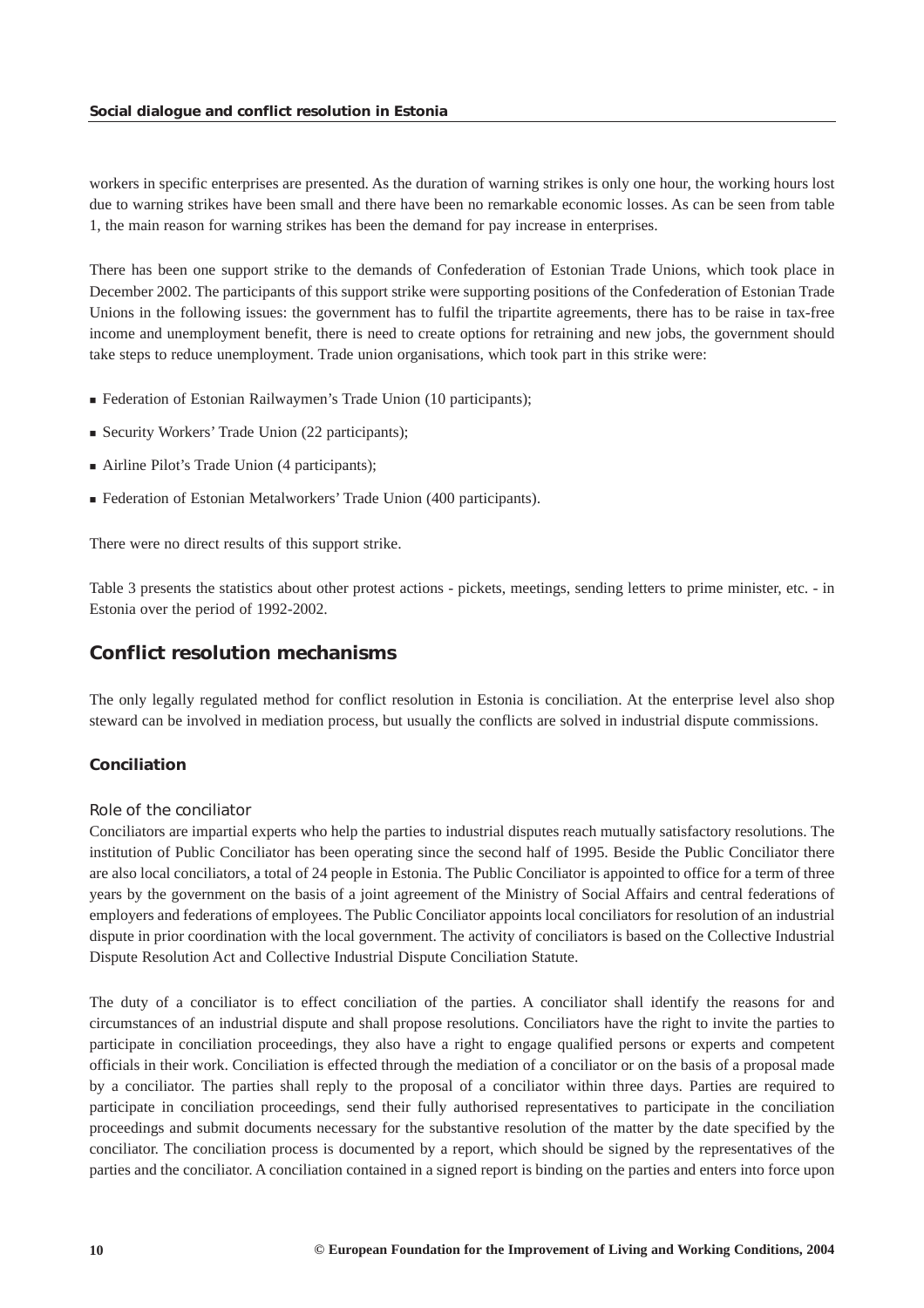signature, unless a different date is agreed on. The report should be prepared also in these cases, where no agreement was reached.

#### *Experiences of conciliation*

During the eight years since establishment of the Public Conciliator's Institution there have been more than 260 cases where people applied to the Public Conciliator. Mainly the applicants have been representatives of employees and representatives of trade unions. In the last few years also the representatives of employers are more often appealing to the Public Concilator. Most of the disagreements are induced by the employees' dissatisfaction with the payment conditions (50% of the cases). In 30% of cases the source of industrial dispute has been a collective agreement, in 8% of cases the labour legislation, in 7% of cases working conditions and in 5% of cases social guarantees.

In industrial disputes over wages, in most cases workers are not agreed with the size of the wages or with the established level of minimum wage. Problematic are also the conditions of payment of extra remuneration and high share of the bonuses (extra remuneration) in total wage. In their wage demands representatives of employees present the following arguments: work is valued insufficiently, wage is too low to secure normal living conditions, inflation is too high and wages are remarkably lower than in the European Union member countries. The source of dissatisfaction with wages is also the high variability in wage levels of comparable jobs. It is usual, that in the comparable occupations in different sectors, wages may differ more than five times, differences between enterprises are even ten times. It is not surprising, as the average wages in counties differ about 1.8 times.

Also there have been cases associated with the collective agreements: the employer is not interested in concluding collective agreements and often delays negotations, there have been also problems with implementation of collective agreements, fulfilment of pay conditions or with different interpretation of the paragaraphs in the collective agreement (especially in cases when the owners of enterprises are changing). According to the collective agreement legislation, the collective agreements and wage agreements are documents negotiated in the bipartite dialogue and there is no legal responsibility to enforce both sides to conclude an agreement. It is not right when employers ignore the appeals of employees, slow down the negotation process or do not fulfil the agreements, not even explaining to employees why they cannot fulfil the previously agreed points in the collective agreement.

Taking into account the relatively low level of wages, in most cases the conciliation process has been originated from the point of view that the demands of employees to get higher wages are justified. On the other hand, there has been a need to take into account also the real possibility of employers who are not always able to fulfil the agreements completely. Therefore, the resolution in most cases has been a compromise, for which both parties made concessions. In order to reach agreement in many cases there was a need to take into account also the situation that in the cases of increasing the wages there would have been the decrease of employment, which would cause the additional social problems.

Most of the disputes about wages and collective agreements which have been in the conciliators' proceedings, have ended with positive result. According to the statistics of the Public Conciliator Office, an agreement is achieved in 80% of all cases. In 11 cases the right was given to representatives of employees to organise a strike, after which a solution with employers was found and there have been no strikes in Estonia. However, there have been several warning strikes to affect employers in the wage negotiations processes.

There have been some cases where quick solutions satisfying both parties have not been found. One extreme example is the negotiation over nurses' wages. Until the 2003 settlement, nurses had not had a pay agreement for more than six years, as all negotiations had ended in failure. In 1999, the public conciliator proposed a compromise solution, according to which nurses minimum hourly wage rate would be 18 kroons. Estonian Hospitals Association (Eesti Haiglate Liit) as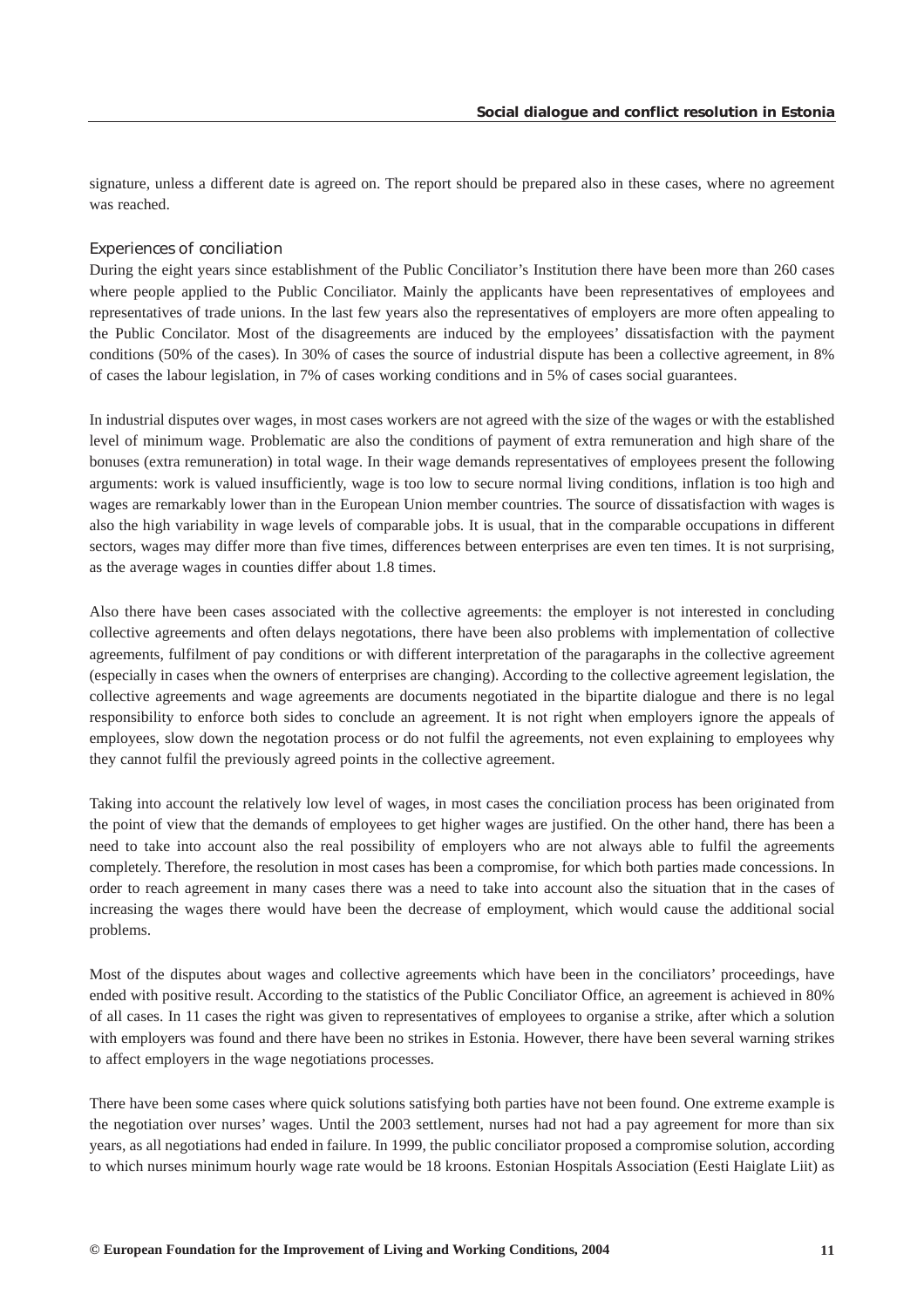<span id="page-12-0"></span>representative of employers' agreed with this solution, but the Trade Union Association of Health Officers of Estonia (Eesti Keskastme Tervishoiutöötajate Kutseliit) did not agreed with this proposal and the agreement was not signed. However, as nurses' wages at that time were only 11-14 kroons per hour, this solution would have helped to increase their monthly wages on average by 1000 kroons and would have been a better basis for further negotiations and agreements. At the end of 2001, the Estonian Medical Association (Eesti Arstide Liit) and the Federation of Estonian Health Care Professionals Unions (Eesti Tervishoiutöötajate Ametiühingute Liit) referred to the public conciliator with a collective statement for solving an industrial dispute. After five months of prolonged negotiations in March 2002 a wage contract about minimum wages for doctors and care assistants was concluded, but not for nurses. The public conciliator made a decision that the Trade Union Association of Health Officers of Estonia had a right to strike. In June 2003, after a four month prolonged conciliation process, a new contract about minimum wages in the health care sector was agreed, and this time it covered doctors, nurses and care assistants. In total this industrial dispute comprised 15,000 to17,000 people.

According to statistics from the Public Conciliator Office, in 2001, there were 24 applications presented to the public conciliator to solve industrial disputes. In total these industrial disputes covered around 18,000 people. Positive results were achieved in 18 cases and in 2 cases the right to strike was given. In 2002, 17 industrial disputes were registered and according to estimates 31,000 employees were involved in these disputes. Positive solutions were found in 12 cases. During the first five months of 2003 six industrial disputes were registered and approximately 20,000 employees were involved in these disputes. Positive solutions were found in five cases.

# *Conclusion*

Estonia has a good legal background for harmonious industrial relations. Different laws concerning industrial relations were adopted and amended over the transition period and different institutions dealing with industrial relations were established.

The main institutions dealing with conflict resolution are the industrial dispute commissions, the public conciliator and local conciliators, and the court. Industrial disputes are generally resolved through direct negotiations between employers and employees.

Since the second half of 1995, when the institution of Public Conciliator started operating, there have been more than 260 cases of conciliation. Half of the disagreements were started off by the employees' dissatisfaction with payment conditions, followed by disagreements with collective agreements, labour legislation, working conditions and social guarantees. Most of the disputes about wages and collective agreements which have been in the conciliators' proceedings ended with positive results. In 80% of cases an agreement was achieved and only in 11 cases the right to organise a strike was given to representatives of employees. However, there have been rare cases of warning strikes and other protest actions over the period of 1992-2002. There have been no strikes and lockouts during the observed period.

The negative side of conciliation is that the Collective Industrial Dispute Resolution Act does not describe any activities related to the avoidance of industrial disputes, such as prevention activities or similar activities. Public or local conciliators intervene in industrial disputes only after the parties to the conflict have turned to a conciliator. The positive side is that there are local conciliators, who are aware of local problems and are able to solve the problem more objectively.

The main reason for relatively 'peaceful' industrial relations in Estonia has been the fact that employees are still relatively weak. Union density and collective bargaining coverage rates are very low. Due to this fact unions do not have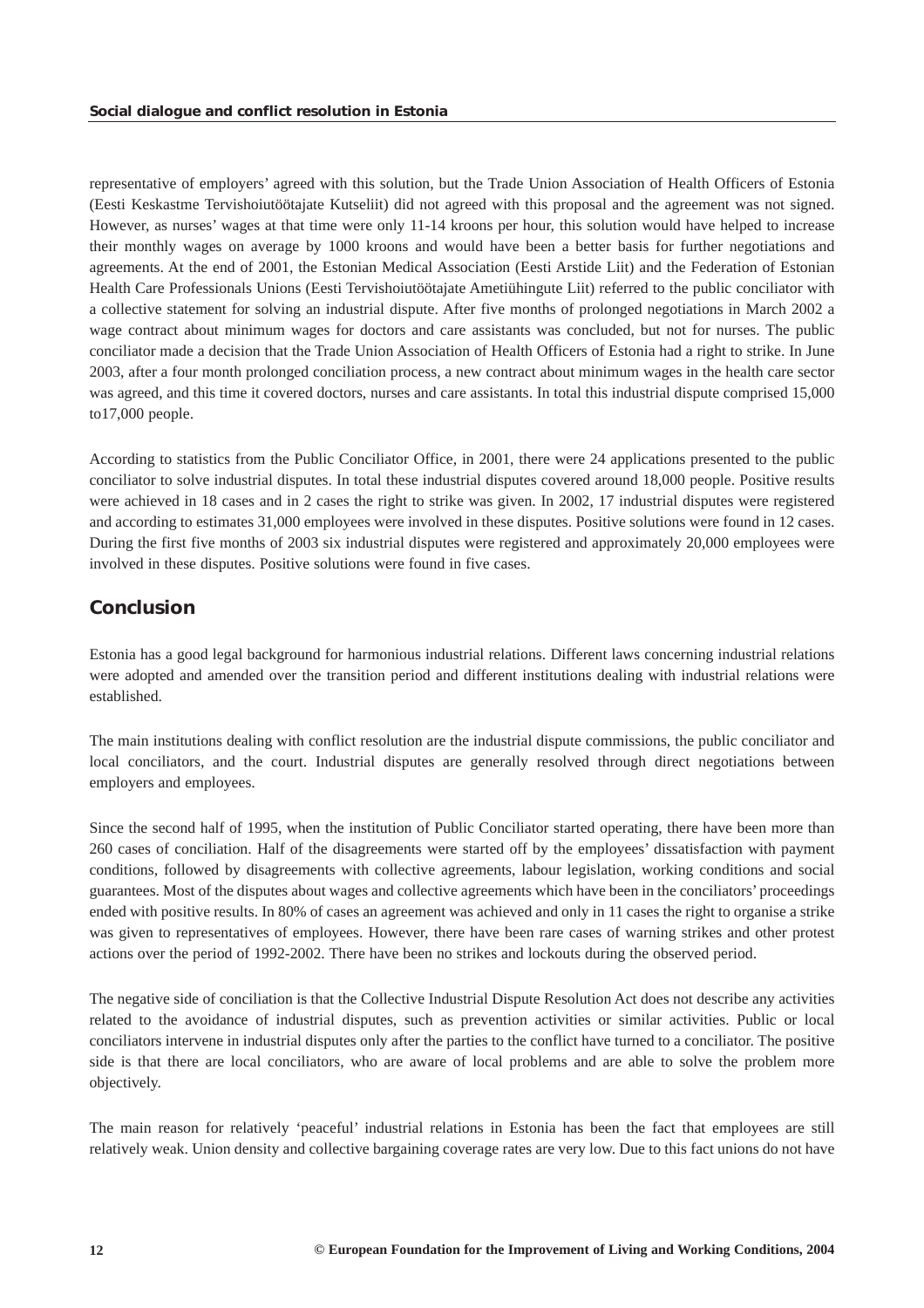<span id="page-13-0"></span>enough financial resources and therefore cannot afford to have strikes. Also the administrative capacity of unions to organise strikes is low.

# *Bibliography*

*Eesti Ametiühingute Keskliit /* Confederation of Estonian Trade Unions www.eakl.ee

*Eesti Teenistujate Ametiühing /* Estonian Employee's Unions Confederation www.talo.ee

*Eesti Tööstuse ja Tööandjate Keskliit /* Confederation of Industries and Employers www.ettk.ee

Register of Collective Agreements, Ministry of Social Affaires, http://www.sm.ee/gopro30/Web/gpweb.nsf/pages/Sotsiaalministeerium

Sotsiaalministeerium/Ministry of Social Affairs www.sm.ee

Eesti Statistikaamet/Statistical Office of Estonia www.sta.ee

Estonian Legal Language Center www.legaltext.ee

Cazes, S., *Do labour market institutions matter in transition economies? An Analysis of labour market flexibility in the late nineties.* International Institute for Labour Studies, Discussion Paper No. 140, 2002, 33 pp.

Tööinspektsioon/Labour Inspection www.ti.ee

Masso, J., *Public policy intervention in labour markets: regional variation in enforcement of labour laws in Estonia*. Papers of the XI scientific and educational conference 'Estonian economic policy on the way towards the European Union', June 2003, pp. 346-355.

**K. Philips**, Institute of Economics and **R. Eamets**, Faculty of Economics and Business Administration, University of Tartu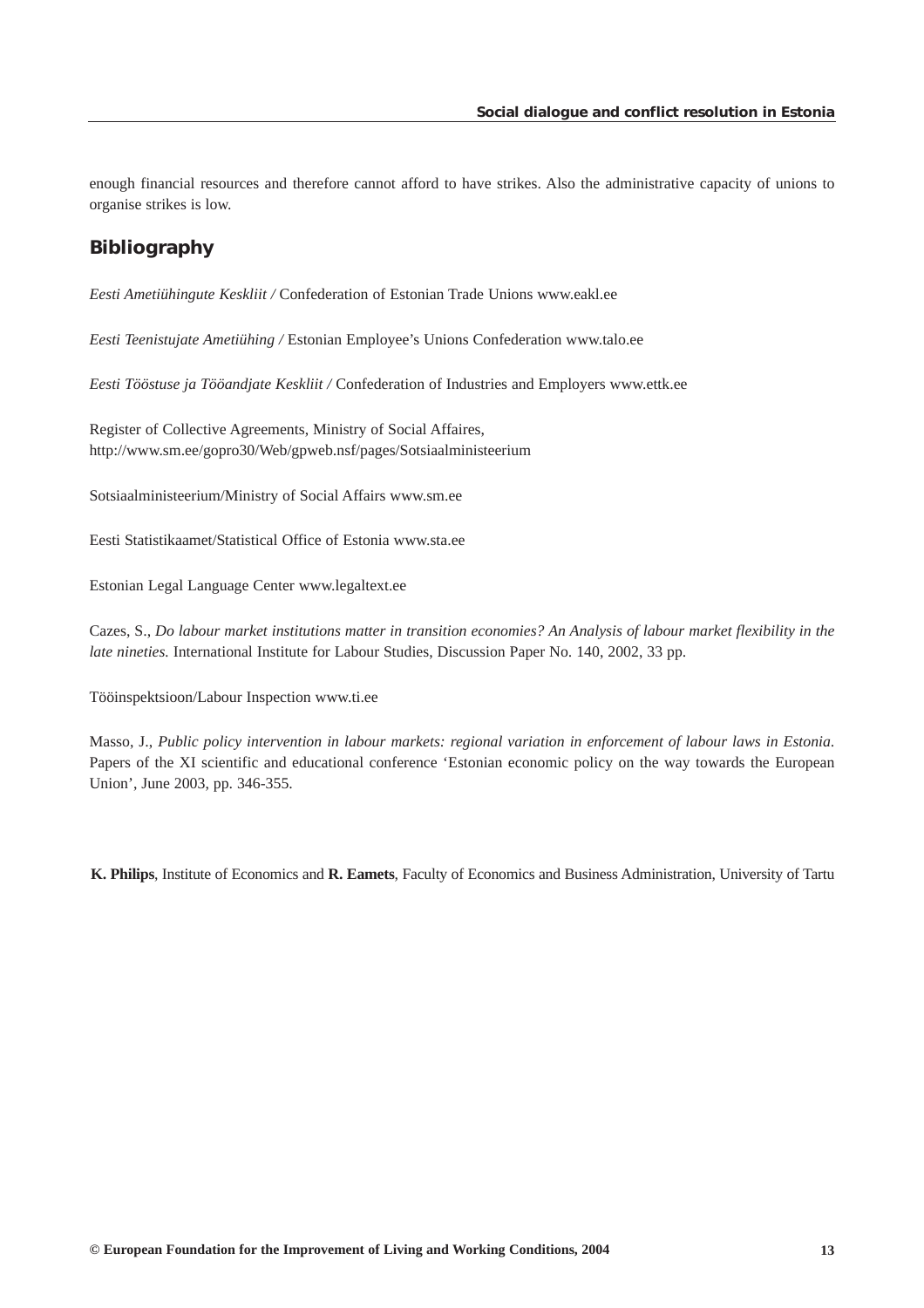# <span id="page-14-0"></span>*Annex 1: National development project*

## **'Development of social dialogue and conflict resolution in the health care sector'**

Public sector wages and working conditions have earned public attention for several years already, as the employees in these sectors are not satisfied with their relatively low wages. In a number of cases the negotiations between social partners have ended in failure, financing in these sectors has raised public debates, etc.

According to the Statistical Office of Estonia, wages in the health care sector and in education are below the average wages in Estonia (see Table 1), only wages in public administration are above the national average.

|                            | 1992 | 1993 | 1994 | 1995 | 1996 | 1997 | 1998 | 1999 | 2000 | 2001 | 2002 |
|----------------------------|------|------|------|------|------|------|------|------|------|------|------|
| <b>Average wages (EEK)</b> |      |      |      |      |      |      |      |      |      |      |      |
| Public<br>administration   | 533  | 1103 | 2030 | 2825 | 3546 | 4226 | 4942 | 5715 | 6287 | 6958 | 7844 |
| Education                  | 459  | 850  | 1259 | 1900 | 2326 | 2794 | 3370 | 3964 | 4187 | 4770 | 5366 |
| Health                     | 415  | 818  | 1402 | 1975 | 2689 | 3089 | 3690 | 4154 | 4387 | 4768 | 4983 |
| <b>TOTAL</b>               | 549  | 1066 | 1734 | 2375 | 2985 | 3573 | 4125 | 4440 | 4907 | 5510 | 6144 |

**Average monthly gross wages in the public sector, compared to the national average wage, 1992-2002**

**Average wage compared to the national average** 

| Public<br>administration | 0.97 | 1.03 | 17   | 1.19 | 1.19 | 1.18 | 1.20 | 1.29 | 1.28 | 1.26 | 1.28 |
|--------------------------|------|------|------|------|------|------|------|------|------|------|------|
| Education                | 0.84 | 0.80 | 0.73 | 0.80 | 0.78 | 0.78 | 0.82 | 0.89 | 0.85 | 0.87 | 0.87 |
| Health                   | 0.76 | 0.77 | 0.81 | 0.83 | 0.90 | 0.86 | 0.89 | 0.94 | 0.89 | 0.87 | 0.81 |

Source: *Statistical Office of Estonia*

During the last few years wage increases in these sectors have been higher than the increase of the average wage. Yet, the wage level is still not acceptable, as workers in these sectors have a higher education level, their job obligations demand continuous training and renewing their skills, as well as having to accept more flexible working time arrangements and working conditions. If we compare the wage level in these sectors with the national average in Estonia and other EU Member States, we can see remarkable differences, as the health care and education in EU Member States belong usually to the high-paid sectors. Therefore, there is also a fear in Estonia, that since joining the EU, the employees from these sectors will with high probability migrate from Estonia and there will be shortage of doctors, nurses and other specialists in these sectors.

However, although we can see that the problems in health care and education are quite similar, the solution to these problems cannot be similar, as the financing systems as well as conflict resolution mechanisms are completely different:

 In the health care sector money is provided by the Health Insurance Fund based on earlier agreed reference prices for medical services plus the negotiated wage level. Hospital managers' ability to increase wages depends on how much money the Health Insurance Fund contributes in the particular budget year. Wage negotiations in the health care sector are held between employers' representatives (i.e. hospital managers) and representatives of employees. Representatives of the Health Insurance Fund have been rather passive.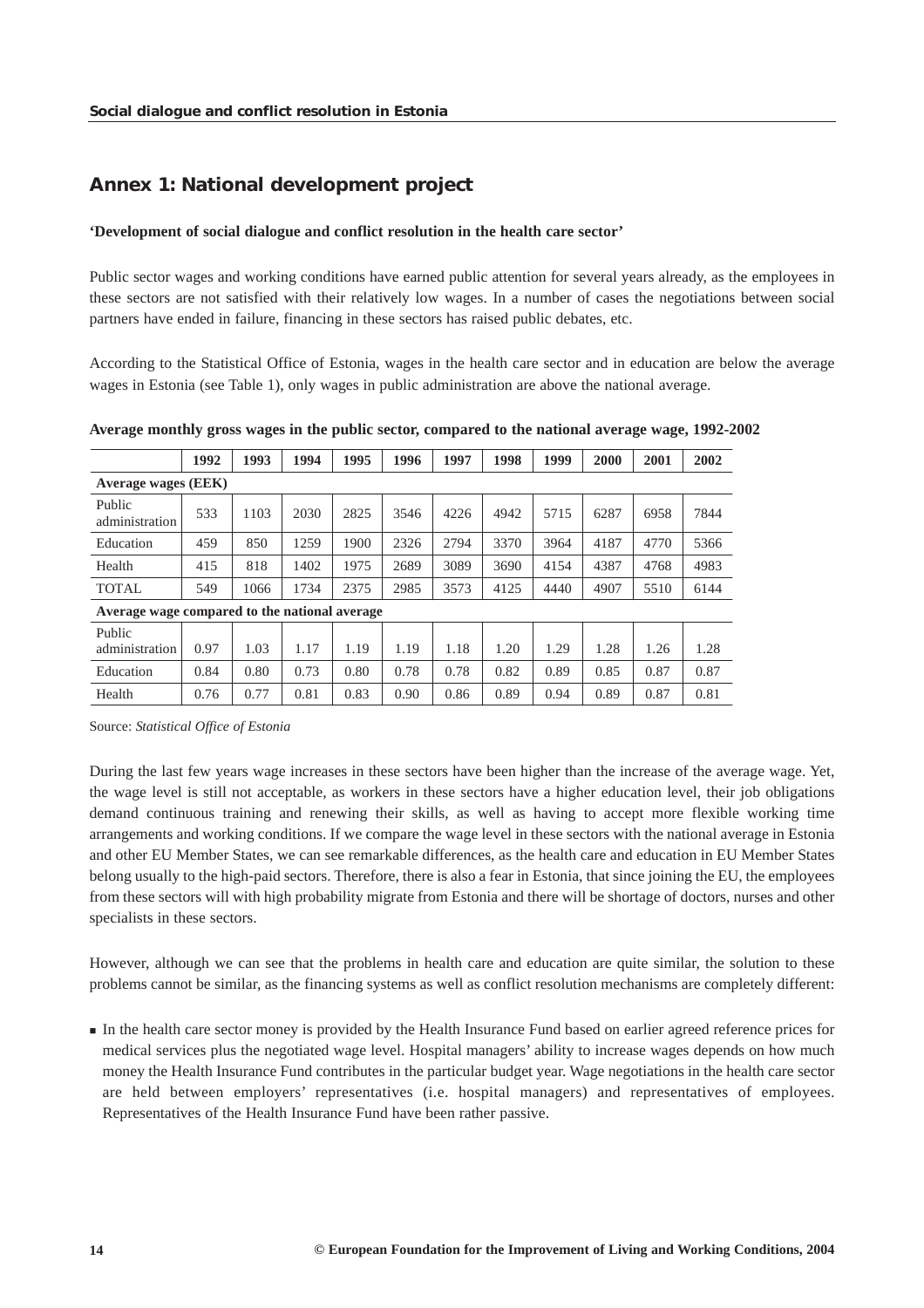- In education the money is reallocated to local municipalities and education institutions according to special financial schemes (based of the number of pupils, plus different coefficient systems). Employees' individual wages are decided at the level of concrete institution. Negotiations are held between the Ministry of Education and the trade union confederation - the Estonian Employees' Unions' Confederation (TALO) (see also EE0311103F and EE0108101F), while representatives of local authorities are usually not involved in the negotiations.
- Thirdly, civil servants have special wage arrangements and their ability and opportunity to strike in the case of conflicts is basically prohibited by law.

Therefore, we cannot talk about a common scheme for all public sector employees and problems should be solved according to a case by case principle. The following national plan is concentrated in the health care sector.

## *What?*

The negotiation processes in the health care sector can be characterised as lengthy and often ending with failure. For example, in spring and summer 2003, the negotiations over the new healthcare agreement were protracted, and trade unions had been preparing for warning strikes if their demands on increasing the minimum wage rates were not met. Finally in June 2003, trade unions and employers concluded a new pay agreement for the healthcare sector, laying down minimum wage rates for doctors, nurses and care assistants (the most recent agreement, concluded in April 2002, expired on 31 March 2003). Until the 2003 settlement, nurses had not had a pay agreement for more than six years, as all negotiations had ended in failure.

The main problem is that the negotiations are held between representatives of employers (hospital mangers) and employees (different trade union organisations), but finances for fulfilling these agreements are provided by the government agency (Health Insurance Fund<sup>4</sup>), whose representatives have (until recently) not been involved in negotiations. Therefore there is a need to rethink the role of social partners, the involvement of other parties and the process of social dialogue in the health care sector. We can offer two types of solutions covering social dialogue for health care workers:

## *Short-term objectives:*

- Representatives of Health Insurance Fund should actively participate in bipartite wage negotiations.
- Agreed wages should be extended to all employees working in the health care sector.

The **long-term objective** will be to change the bipartite negotiations into tripartite negotiations in the health care sector.

## *Why?*

The last negotiation process:

In June 2003, after a lengthy negotiating process, in which the public conciliator became involved, the employers' organisation Estonian Hospitals Association (Eesti Haiglate Liit, EHL) and three trade unions - the Estonian Medical Association (Eesti Arstide Liit, EAL), the Trade Union Association of Health Officers of Estonia (Eesti Keskastme Tervishoiutöötajate Kutseliit, EKTK) and the Federation of Estonian Health Care Professionals Unions

**<sup>4</sup>** According to Estonian Law, the whole healthcare system is financed via the Health Insurance Fund, which receives its funding from social security contributions.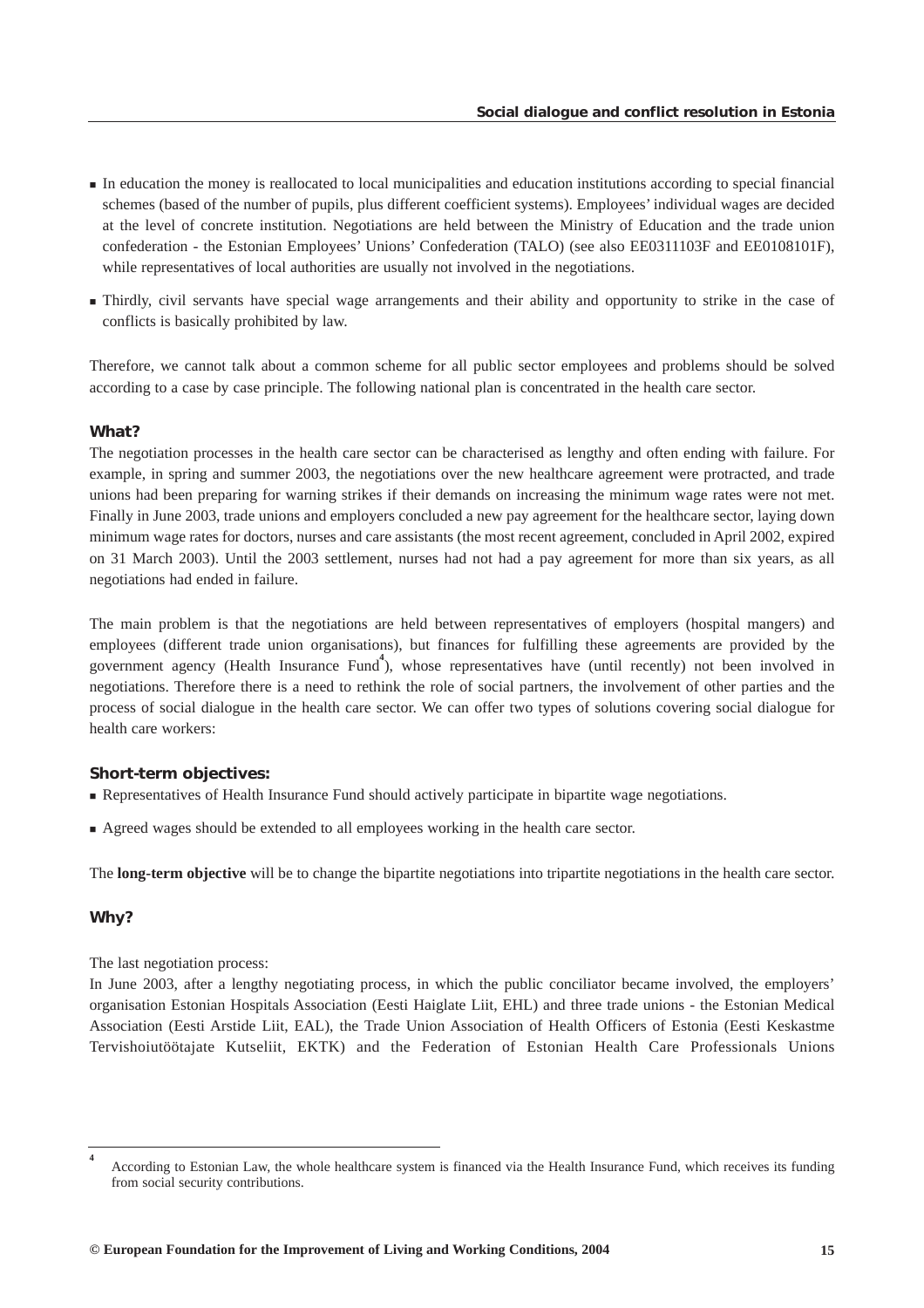(Tervishoiutöötajate Ametiühingute Liit, ETTAL) - signed a pay agreement for health care workers (see also EE0307101N). The main objective of the agreement is to set minimum wage rates for the various categories of employees and to harmonise differences in minimum wages between regions and different types of hospitals. The main presumption of the fulfilment of this agreement from the employers' side is that from 1 July 2003, the reference prices for medical services increased simultaneously (it means, that to increase the reference prices, the Estonian Health Insurance Fund has to find the additional money required for the agreed wage increase).

From this we can see, that even if employers' organisations and trade unions can reach an agreement, the fulfilment of the agreement depends mainly on the party which is not actively involved in the negotiation process. The exception was the last negotiation process, in which representatives of the Health Insurance Fund took an active part, while in previous years they have been relatively passive. Although in legal terms the social partners in the healthcare sector are the trade unions and EHL, the finances come from the Health Insurance Fund, which makes it very important that the Fund should be involved in the process of negotiations.

#### Collective agreement coverage:

Trade unions expect the agreement signed in June 2003 to be extended to the whole healthcare sector, in line with the Collective Agreement Act. According to Katrin Rehemaa, the general secretary of EAL, there is a problem in that the previous agreement stated clearly that it would be extended to all providers of medical services. However, this point is omitted from the new agreement, as EHL claimed that it could not guarantee that all hospitals will apply the new minimum wage rates. EHL covers 19 major hospitals in Estonia, but according to Ms Rehemaa, wage problems arise mostly in small hospitals, which are not always members of EHL.

### Previous experiences:

The first collective agreement for the healthcare sector was concluded in 1996 and the last one was concluded in June 2003. During most of the negotiations, the parties turned to the public conciliator to get help from conciliation and mediation activities. These negotiation processes have shown that the representatives have a different understanding of the negotiation process, and their level of preparation, knowledge and negotiation experiences are very different.

## *When?*

The new type of social dialogue and conflict resolution systems should be tried during the next negotiation round, which will start in January 2004.

#### *Where?*

The health care sector should start the new social dialogue system and positive experience could later be exploited in order to improve the social dialogue in other sectors.

#### *Who?*

All groups of employees in health care sector, as well as the representatives of employers' organisation and Health Insurance Fund, also representatives of the public conciliator and Ministry of Social Affairs should be involved in the process of developing the social dialogue in the health care sector.

## *Which resources?*

The main resources needed for the development of a new type of social dialogue needs human resources, which are already available in the public sector hospitals. Better cooperation is needed between the groups and learning from previous experiences and learning from other EU countries. Experiences should be analysed and used in the following negotiations rounds.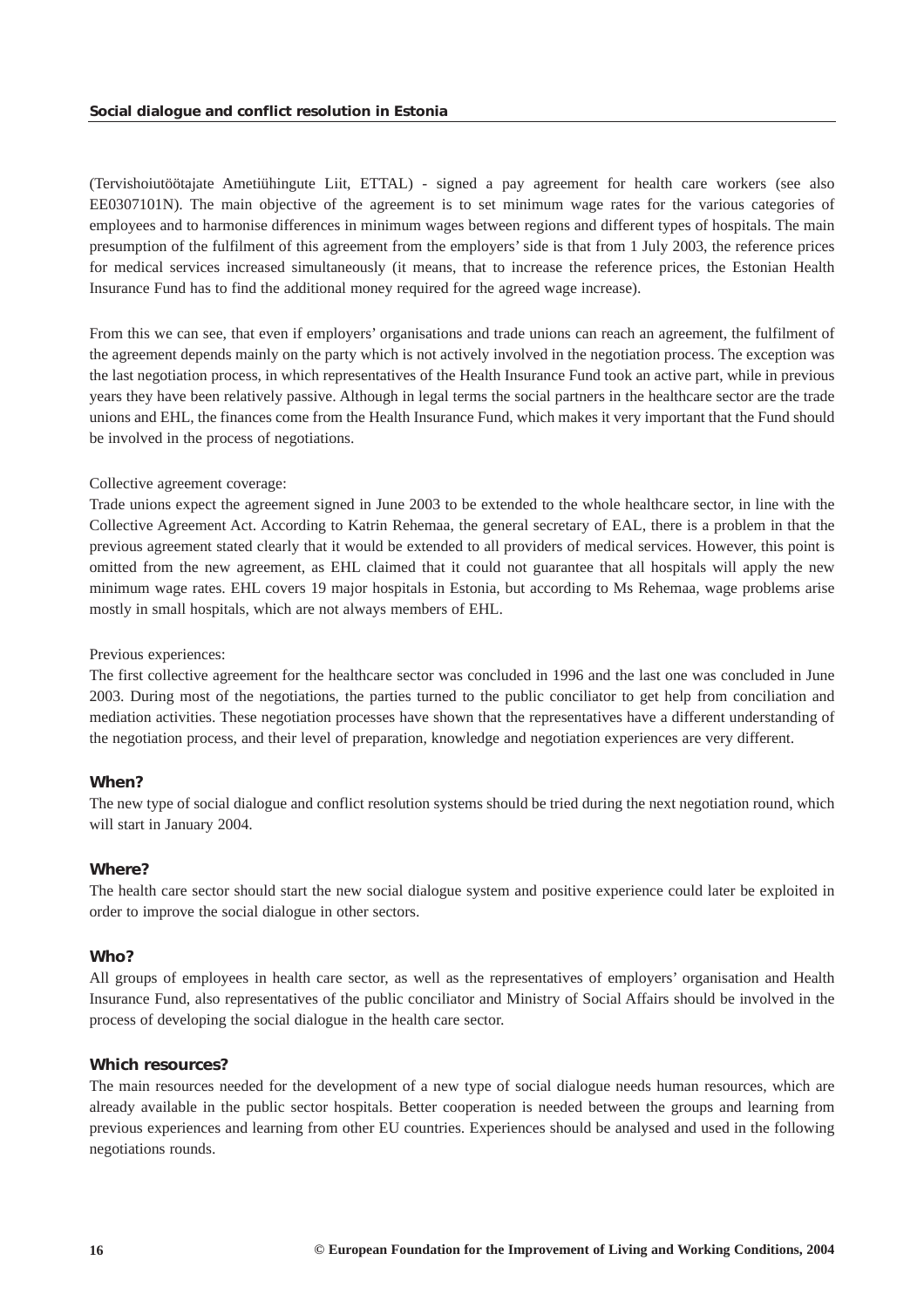# <span id="page-17-0"></span>*Annex 2: Road map for conflict resolution*



**1. The process of interest conflict resolution in Estonia**

## **2. The process of rights dispute resolution in Estonia**

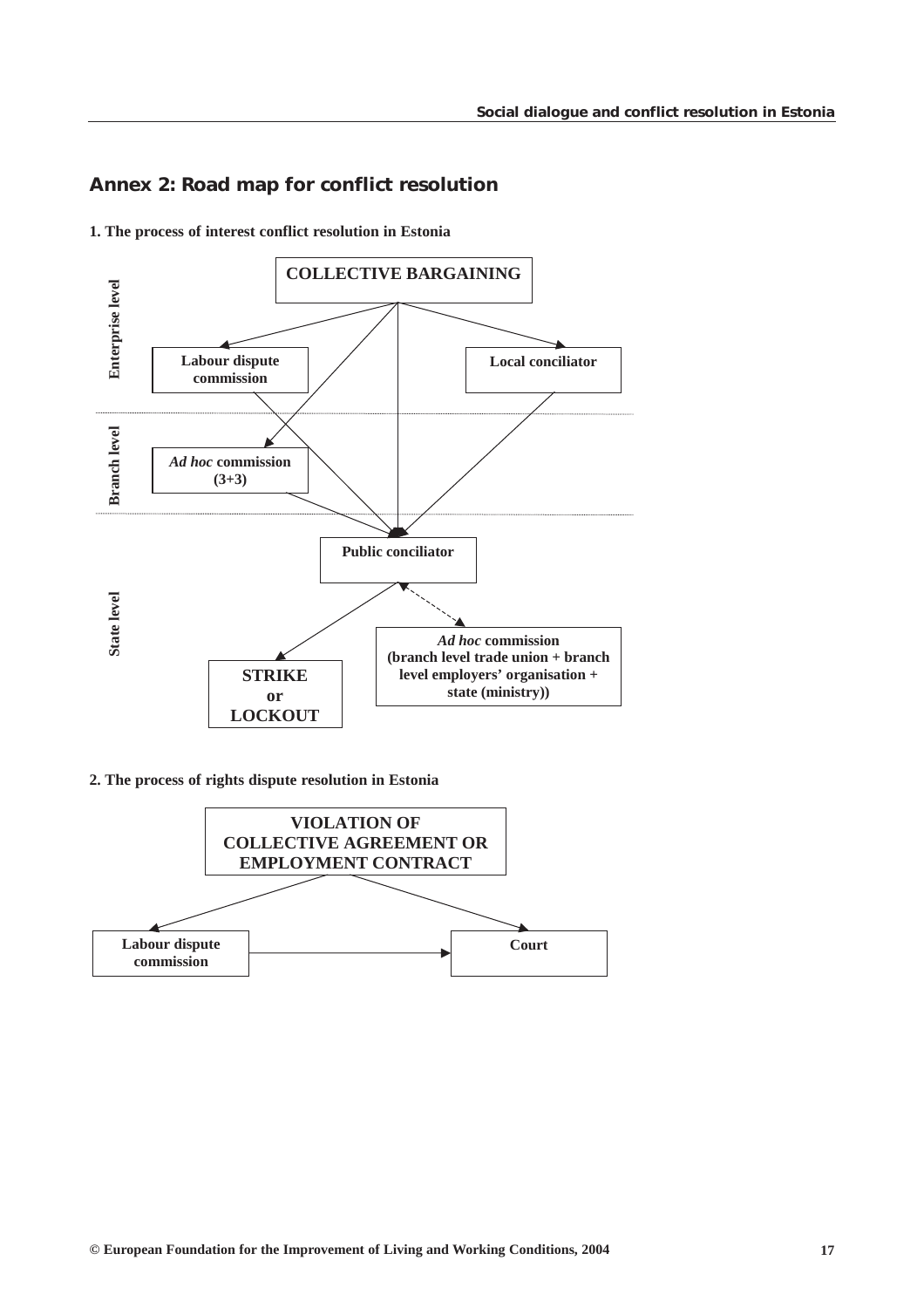# <span id="page-18-0"></span>*Annex 3: Strikes and other protest action*

Table 1: *Warning strikes in Estonia, 1996-2002*

| <b>Date</b> | <b>Trade union</b>                                                                                                                                                             | Employer/<br>enterprise                                                  | Number of<br>participants    | <b>Demands</b>                                                                                                                                                                                                                                                                    | <b>Results</b>                                                                                                                                                                                                                            |
|-------------|--------------------------------------------------------------------------------------------------------------------------------------------------------------------------------|--------------------------------------------------------------------------|------------------------------|-----------------------------------------------------------------------------------------------------------------------------------------------------------------------------------------------------------------------------------------------------------------------------------|-------------------------------------------------------------------------------------------------------------------------------------------------------------------------------------------------------------------------------------------|
| 22.02.96    | <b>Estonian Cultural</b><br><b>Personnel Professional</b><br>Union                                                                                                             | Cultural<br>enterprises<br>under<br>municipal<br>administration          | 3000                         | To gain a pay rise according to<br>the rise in cost of living                                                                                                                                                                                                                     | The salaries of employees working for<br>institutions financed by state budget were<br>increased by 30%, additional 50 million<br>EEK was appropriated for raising the<br>salaries of cultural personalities                              |
|             | 07.06.96 Estonian Transport and<br>Road Workers Trade<br>Union                                                                                                                 | Municipal<br>enterprise<br>Narva<br><b>Bussipark</b>                     | 130                          | to fulfil the collective agreement                                                                                                                                                                                                                                                | To gain a pay rise, employer has Wages were raised retroactively from<br>01.03.1996; subsidy for public transport<br>was added to Narva city budget in 1997                                                                               |
| 12.05.97    | <b>Education Personnel</b><br>Union of Tartu and<br>Pärnu                                                                                                                      | Schools of<br>general<br>education of<br>Tartu and<br>Pärnu*             | 1400 (Tartu)<br>1200 (Pärnu) | To re-establish seniority pay; to<br>distribute the reserve of payroll<br>fund to payments; appropriate<br>money for in-service training of<br>teachers                                                                                                                           | Seniority pay was not re-established;<br>extra money was appropriated for<br>salaries from the county reserve; sums<br>for in-service training were increased                                                                             |
| 27.11.97    | Estonian Employees'<br>Unions' Confederation                                                                                                                                   | 595<br>institutions<br>(including 548)<br>educational<br>institutions)   | 16178                        | To gain a pay rise of 40% for<br>teachers (the government<br>offered 14%), and 25% for other<br>members; to work out separate<br>scale of salaries for educational<br>workers; to improve working<br>conditions; to establish effective conciliator<br>in-service training system | Parliament added additional resources to<br>the state budget, but not enough to fulfil<br>the demands (teachers gained a pay rise<br>of 30%); negotiations turned<br>perspectiveless and were ended<br>02.04.1998 with the help of public |
| 10.12.99    | Federation of Estonian<br>Metalworkers' Trade<br>Union                                                                                                                         | Viljandi ETT<br>Talleks                                                  | 11                           | To conclude a collective<br>agreement, to gain a pay rise                                                                                                                                                                                                                         | The collective agreement was concluded<br>by the end of 2000                                                                                                                                                                              |
| 16.10.00    | <b>Trade Union</b><br><b>Association of Health</b><br>Officers of Estonia (+<br>some members of<br><b>Federation of Estonian</b><br><b>Health Care</b><br>Professionals Union) | Estonian<br>Hospitals<br>Association<br>(67 health care<br>institutions) | 8700                         | To conclude a salary agreement<br>- minimum pay 25 EEK/h<br>(instead of 11 EEK/h)                                                                                                                                                                                                 | The agreement was not concluded                                                                                                                                                                                                           |
| 30.01.01    | <b>Estonian Locomotive</b><br>Driver's Trade Union;<br>Federation of Estonian<br>Railwaymen's Trade<br>Union                                                                   | Edelaraudtee<br>AS (Southwest<br>Railways)                               | 40                           | To secure jobs; to preserve the<br>transport capacity in south-<br>eastern Estonia and on the lines<br>of Tallinn-Tartu and Tallinn-<br>Narva                                                                                                                                     | The transport capacity was preserved on<br>diminished volume; 270 workers were<br>made redundant (instead of 350)                                                                                                                         |
| 27.02.02    | Federation of Estonian<br>Railwaymen's Trade<br>Union                                                                                                                          | Eesti Raudtee<br>AS (Estonian<br>Railways)                               | 247                          | Employer has to fulfil the<br>collective agreement; to secure<br>jobs in the depot of reparation in<br>Tapa                                                                                                                                                                       | The social program was concluded<br>13.05.2002; the enormity of jobs were<br>secured                                                                                                                                                      |
| 02.09.02    | <b>Estonian Transport and</b><br>Road Workers' Trade<br>Union                                                                                                                  | Connex Tartu<br>AS                                                       | 52                           | To gain a pay rise of 8,5%                                                                                                                                                                                                                                                        | On an average a pay rise of 10 % was<br>gained from 01.10.2002                                                                                                                                                                            |

\* in the case of Pärnu Russian secondary schools were not involved.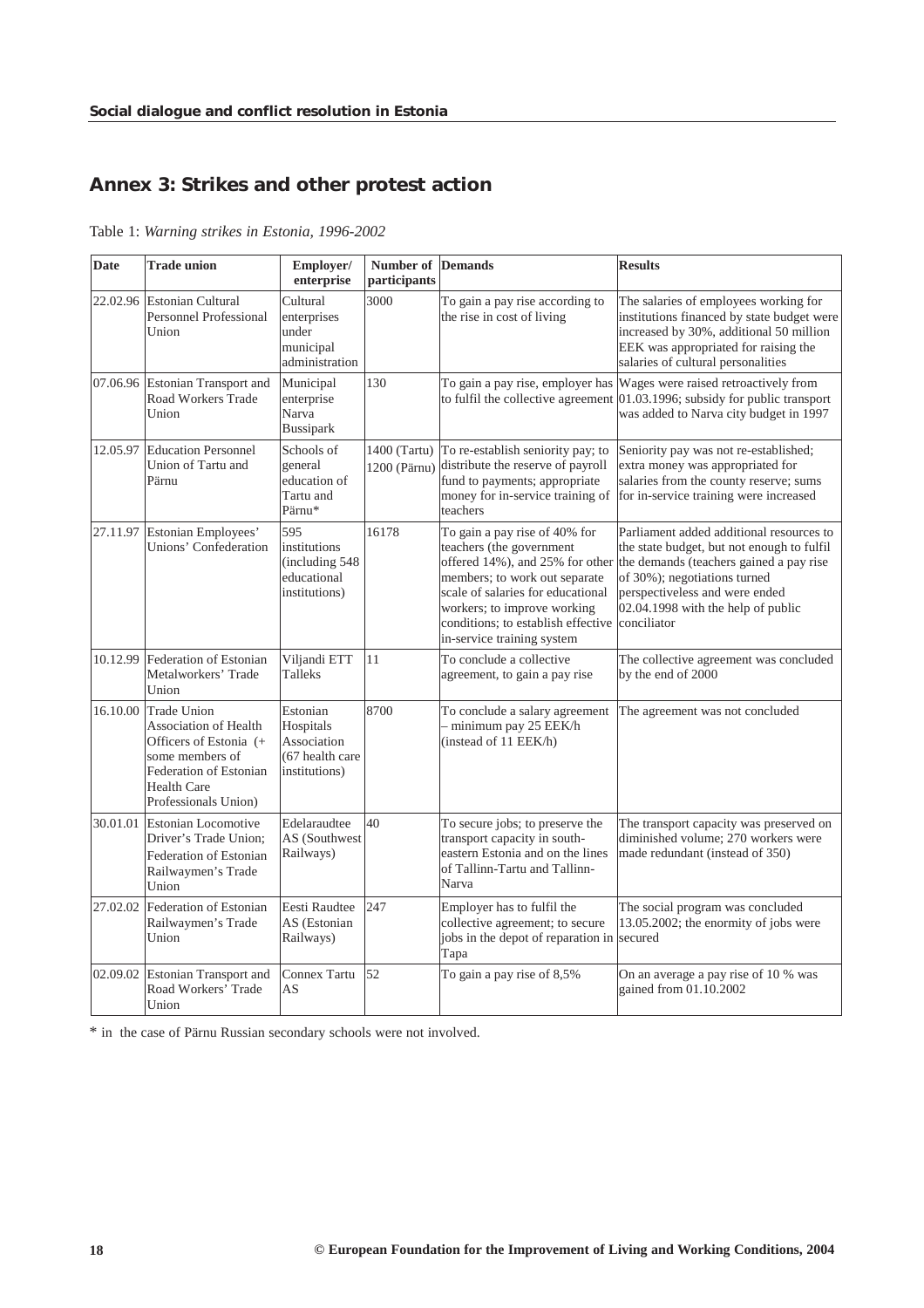| <b>Date</b>       | <b>Action</b>                                                               | <b>Trade union</b>                                                                                                                                                                            | Employer/<br>enterprise               |        | <b>Duration</b> Number of<br>participants           | <b>Demands</b>                                                                                                                                                                                                                                                                                                                                                                                                                                                                                                                                                                                                                                | <b>Results</b>                                                                                                                                                                                                   |
|-------------------|-----------------------------------------------------------------------------|-----------------------------------------------------------------------------------------------------------------------------------------------------------------------------------------------|---------------------------------------|--------|-----------------------------------------------------|-----------------------------------------------------------------------------------------------------------------------------------------------------------------------------------------------------------------------------------------------------------------------------------------------------------------------------------------------------------------------------------------------------------------------------------------------------------------------------------------------------------------------------------------------------------------------------------------------------------------------------------------------|------------------------------------------------------------------------------------------------------------------------------------------------------------------------------------------------------------------|
| Nov-<br>Dec.02    | Personal letters<br>to Prime<br>Minister                                    | Estonian Cultural The Government<br>Personnel<br>Professional<br>Union                                                                                                                        | of Estonia                            |        | 700                                                 | To gain a pay rise (to<br>continue bargaining)                                                                                                                                                                                                                                                                                                                                                                                                                                                                                                                                                                                                | The answer from the Prime Minister to all<br>senders on the address of Estonian Cultural<br>Personalities Professional Union did not offer<br>any practical solutions                                            |
| 29.02.96          | Picket in front of<br>the seat of the<br>Government                         | Estonian<br>Railwaymen's<br><b>Trade Union</b>                                                                                                                                                | The Government<br>of Estonia          | 1 hour | 300                                                 | To secure jobs and<br>entirety of Eesti<br>Raudtee (Estonian<br>Railways)                                                                                                                                                                                                                                                                                                                                                                                                                                                                                                                                                                     | There were no results. Eesti Raudtee was<br>privatised, 50% of workers were made<br>redundant                                                                                                                    |
| 22.02.96          | Picket in front of<br>the seat of the<br>Government                         | <b>Estonian Cultural</b><br>Personalities<br>Professional<br>Union                                                                                                                            | The Government<br>of Estonia          | 1 hour | 800                                                 | To gain a pay rise<br>according to the rise of<br>cost of living                                                                                                                                                                                                                                                                                                                                                                                                                                                                                                                                                                              | The salaries of employees working for<br>institutions financed by the state budget were<br>increased by 30%, additional 50 million EEK<br>was appropriated for raising the salaries of<br>cultural personalities |
| $18-$<br>22.11.96 | Hunger-strike                                                               | Federation of<br>Textile Workers'<br><b>Trade Unions</b>                                                                                                                                      | Kreenholm                             | 5 days | 1 (shop<br>steward)                                 | To gain a pay rise of<br>17,6% or at least 10% +<br>additional days off                                                                                                                                                                                                                                                                                                                                                                                                                                                                                                                                                                       | Wages of workers who were less rewarded were<br>increased on the next year                                                                                                                                       |
| 7-9.10.99         | Picket in front of<br>the main<br>building of Eesti Trade Unions<br>Energia | Federation of<br>Power Engineers'                                                                                                                                                             | Eesti Energia<br>(Estonian<br>Energy) | 3 days |                                                     | Employer has to fulfil<br>the collective<br>agreement; to secure<br>existent wage level                                                                                                                                                                                                                                                                                                                                                                                                                                                                                                                                                       |                                                                                                                                                                                                                  |
| 15.03.00          | Meeting in front Estonian<br>of the seat of the Employees'<br>Government    | Unions'<br>Confederation<br>and<br>Confederation of<br><b>Estonian Trade</b><br>Unions                                                                                                        | The Government<br>of Estonia          | 1 hour | 1000 (mainly<br>Russian-<br>speaking<br>population) | Not to begin to regulate<br>employment<br>relationships based on<br>employment contracts<br>under the law of<br>obligations but under a<br>separate law of<br>employment contracts                                                                                                                                                                                                                                                                                                                                                                                                                                                            | The Government did not begin to regulate<br>employment relationships under the law of<br>obligations                                                                                                             |
| 03.06.00          | Human chain<br>from Narva to<br>Sillamäe (~25<br>km)                        | Federation of<br>Estonian Oil<br>Shell Producers'<br>Trade Unions;<br>Federation of<br>Power Engineers'<br>Trade Unions;<br>Federation of<br>Estonian<br>Metalworkers'<br><b>Trade Unions</b> | The Government<br>of Estonia          |        | 5000                                                | To ensure an harmonic<br>development of the<br>region and oil shell<br>energetics; to stop the<br>plan of reducing<br>employment; to add<br>social programs of<br>Eesti Energia (Estonian<br>Energy) and Eesti Põ-<br>levkivi (Estonian Oil<br>Shell) to the contract of<br>privatisation of Narva<br>Elektrijaamad (Power<br>Plants of Narva); not to<br>set a 18% VAT rate on<br>heating from<br>01.07.2000, but raise<br>the tax gradually; to<br>implement a tax policy<br>that favours the use of<br>local oil; to secure<br>additional pensions to<br>employees who work<br>underground or whose<br>working conditions are<br>unhealthy | There were no direct results because the plan of<br>privatisation of Narva Elektrijaamad (Power<br>Plants of Narva) failed, however a reduced 5%<br>VAT rate was set on heating from 01.07.2001                  |

Table 2: *Other protest actions in Estonia, 1995-2003*